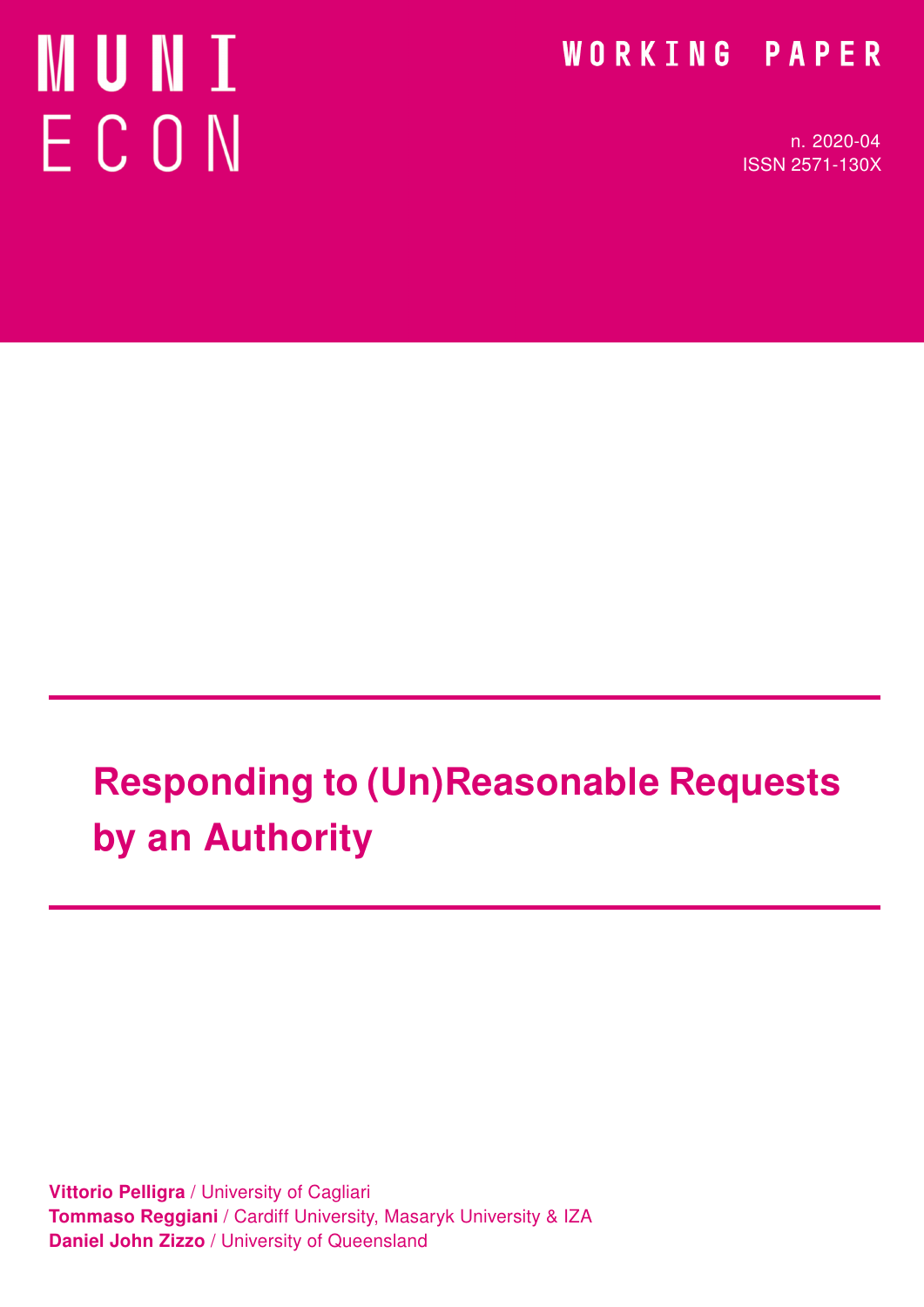## Responding to (Un)Reasonable Requests by an Authority

### Abstract

We consider the notions of static and dynamic reasonableness of requests by an authority in a trust game experiment. The authority, modelled as the experimenter, systematically varies the experimental norm of what is expected from trustees to return to trustors, both in terms of the level of each request and in terms of the sequence of the requests. Static reasonableness matters in a self-biased way, in the sense that low requests justify returning less, but high requests tend to be ignored. Dynamic reasonableness also matters, in the sense that, if requests keep increasing, trustees return less compared to the same requests presented in random or decreasing order. Requests never systematically increase trustworthiness but may decrease it.

Masaryk University Faculty of Economics and Administration

Authors: Vittorio Pelligra / University of Cagliari Tommaso Reggiani / Cardiff University, Masaryk University & IZA Daniel John Zizzo / University of Queensland

Contact: pelligra@unica.it, reggianit@cardiff.ac.uk, d.zizzo@uq.edu.au Creation date: 2020-05-19 Revision date:

Keywords: trust, trustworthiness, authority, reasonableness, moral wiggle room, moral licensing JEL classification: C91, D01, D03, D63

Citation:<br>Pelligra, V., Reggiani, T., Zizzo, D.J. 2020. *Responding to (Un)Reasonable Requests by an Authority*. MUNI ECON Working Paper n. 2020-04. Brno: Masaryk University.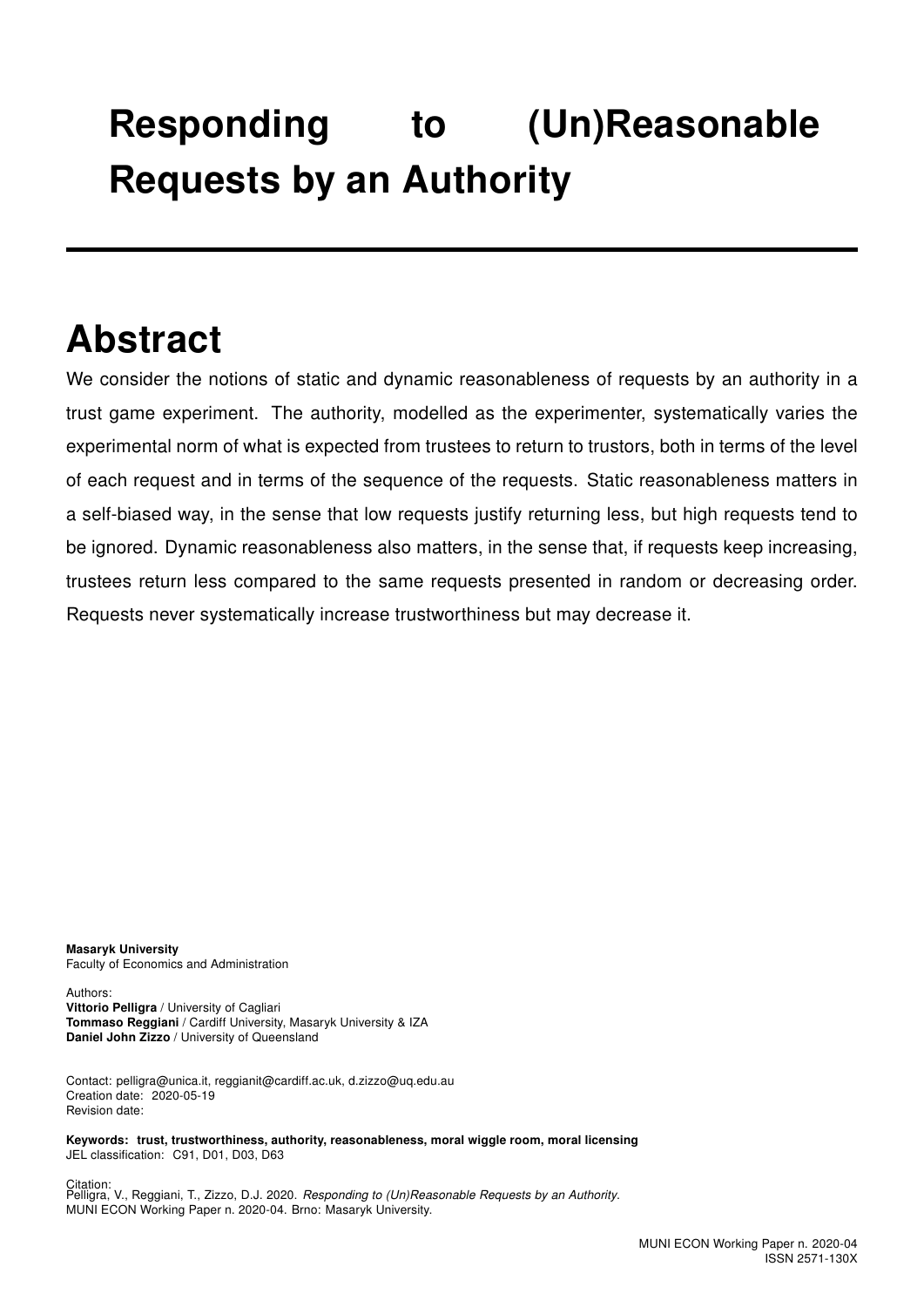#### **Responding to (Un)Reasonable Requests by an Authority**

University of Cagliari [1] CREN<sub>OS</sub><sup>[2]</sup>

Cardiff University [3] Masaryk University [4]  $IZA [5]$ 

**Vittorio Pelligra Tommaso Reggiani Daniel John Zizzo** University of Queensland [6]

This version: April 30, 2020

#### **Abstract**\*

We consider the notions of static and dynamic reasonableness of requests by an authority in a trust game experiment. The authority, modelled as the experimenter, systematically varies the experimental norm of what is expected from trustees to return to trustors, both in terms of the level of each request and in terms of the sequence of the requests. Static reasonableness matters in a self-biased way, in the sense that low requests justify returning less, but high requests tend to be ignored. Dynamic reasonableness also matters, in the sense that, if requests keep increasing, trustees return less compared to the same requests presented in random or decreasing order. Requests never systematically increase trustworthiness but may decrease it.

#### **Keywords**: trust; trustworthiness; authority; reasonableness; moral wiggle room; moral licensing.

**JEL classification codes**: C91; D01; D03; D63.

**<sup>.</sup>** Vittorio Pelligra: [1] Department of Economics and Business, University of Cagliari, V.le S. Ignazio 72, 09121 Cagliari, Italy; [2] CRENoS, Cagliari, Italy. Financial support from the University of Cagliari is gratefully acknowledged. E-mail: pelligra@unica.it. - https://orcid.org/0000-0002-8012-4243

Tommaso Reggiani: [3] Cardiff Business School, Cardiff University, Aberconway Building, Colum Drive, CF10 3EU Cardiff, United Kingdom; [4] Masaryk University – MUEEL lab, Brno, Czech Republic; [5] IZA, Bonn, Germany. Financial support from the Czech Science Foundation - GACR: GA18-19492S - is gratefully acknowledged. E-mail: reggianit@cardiff.ac.uk. - https://orcid.org/0000-0002-3134-1049

Daniel John Zizzo: [6] School of Economics, University of Queensland, Level 6, Colin Clark Building, St Lucia QLD 4072, Australia. E-mail: d.zizzo@uq.edu.au. - https://orcid.org/0000-0003-4830-4364

**Acknowledgements**: We thank Diya Elizabeth Abraham, Giuseppe Attanasi, Rym Ayadi, Nick Bardsley, Stefania Bortolotti, Eric Cardella, Gary Charness, Martin Dufwenberg, Giovanni Ferri, Milos Fisar, Felix Höffler, Kiryl Khalmetski, Bernd Irlenbusch, Michael Niekamp, Rainer Michael Rilke, Matteo Rizzolli, Stefania Sitzia, Dirk Sliwka, Alessandro Sontuoso, Jiri Spalek, two anonymous reviewers and participants to presentations at Cagliari, CERGE-EI, Cologne, Durham, Heidelberg, Lille, LUMSA, Maryland, Masaryk University, Middlesex, Norwich UEA, Pittsburgh, Sophia University Institute, Vienna and at the ESA 2016 European conference in Bergen for useful feedback. The usual disclaimer applies. Online appendix: shorturl.at/iAESY.

Final version forthcoming in *Theory and Decision*.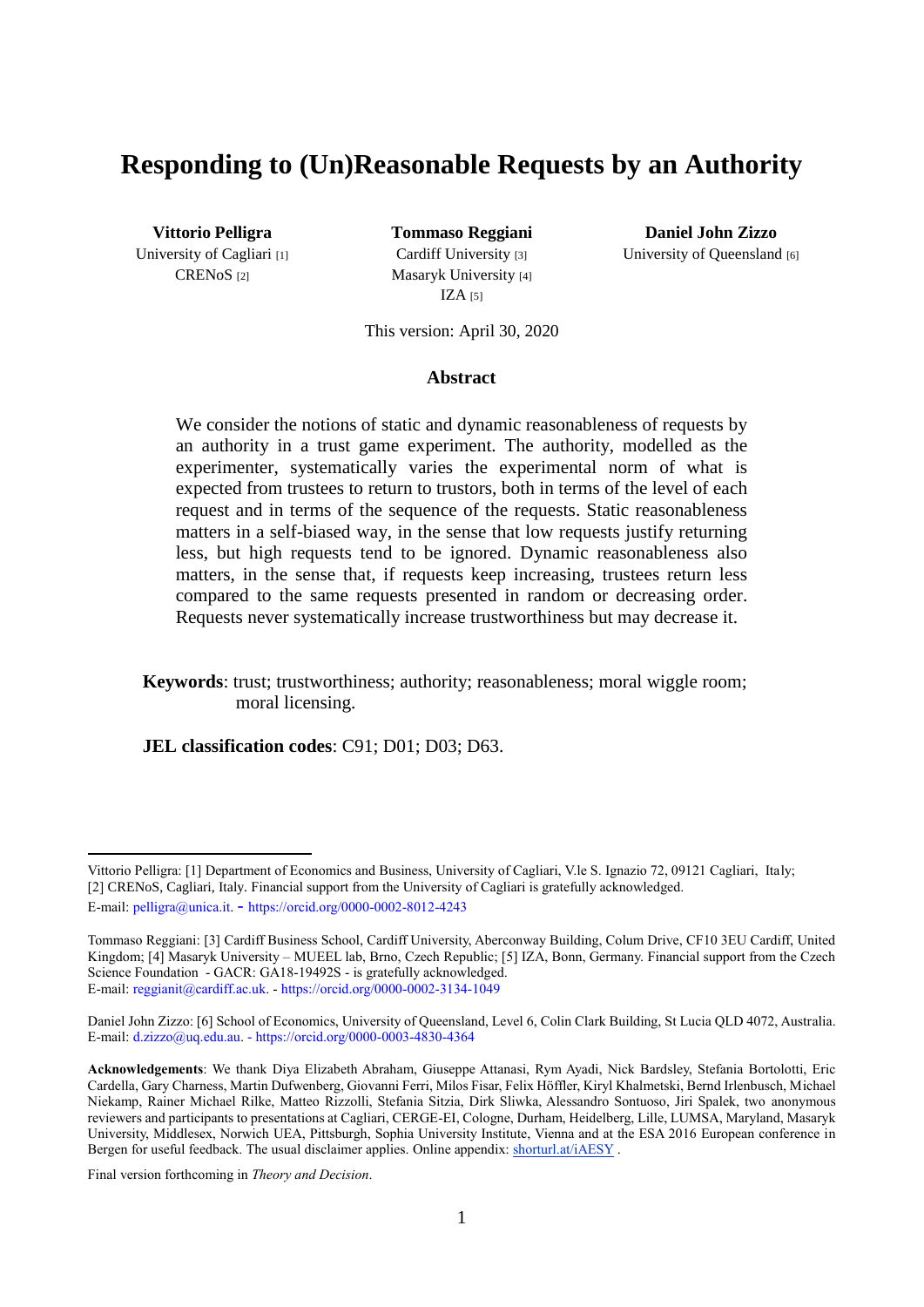#### **1. Introduction**

**.** 

It is commonly believed that compliance is ubiquitous in social life. People may respond to explicit and implicit requests by modifying their behavior according to what they are requested to do. Managers in organizations may find this particularly helpful, and there is a variety of other contexts where it can also be useful, such as tax compliance and public good contribution (Cadsby, 2006; Silverman et al., 2014). An overlooked factor that may influence compliance is the reasonableness of the request received by an authority. When a manager explicitly or implicitly asks someone to do something, it is likely that her willingness to fulfil your request depends on how reasonable she perceives such a request. We try to operationalize the idea of reasonableness and to study its effect on compliance in the context of a fiduciary relationship.

Our baseline is a simple trust game in which the trustor has to decide whether or not to send her entire monetary endowment and the trustee, in turn, has to decide what proportion, if any, to send back. We investigate whether and to what extent if someone in a position of authority, such as a manager and in our study the experimenter, asks the trustees to send back positive amounts, this leads to an increase of trustworthiness and trust, and whether this depends on the reasonableness of the request.

The request is framed in the form of a message to the trustee saying that the experimenters expect him or her to send a specific share of what she received back to the trustor.<sup>1</sup> We make clear that the subjects are free to do whatever they want and we vary whether or not the trustor is aware of this message, with having this knowledge (or lack thereof) being known to the trustee. Our information manipulation relates to Ellingsen et al.'s (2010) manipulation of disclosing the first order expectation by the trustor to the trustee and determining whether this correlates with the return rate. $2$  In the context

 $1$  Our external non-binding message manipulation, nicely complements the series of studies analyzing the role played by pre-play communication and cheap talk in trust games (Charness and Dufwenberg, 2006; Ben-Ner and Putterman 2009; Bracht and Feltovich, 2009; Ben-Ner et al., 2011; Bicchieri et al., 2010).

<sup>&</sup>lt;sup>2</sup> Based on the finding of a lack of correlation, Ellingsen et al. (2010) argue that a false consensus effect drives evidence for guilt aversion. Khalmetski et al. (2015) show that heterogeneity in the responses to such knowledge may be an explanation for such lack of correlation. In different experimental settings, Vanberg (2008), Kawagoe and Narita (2014),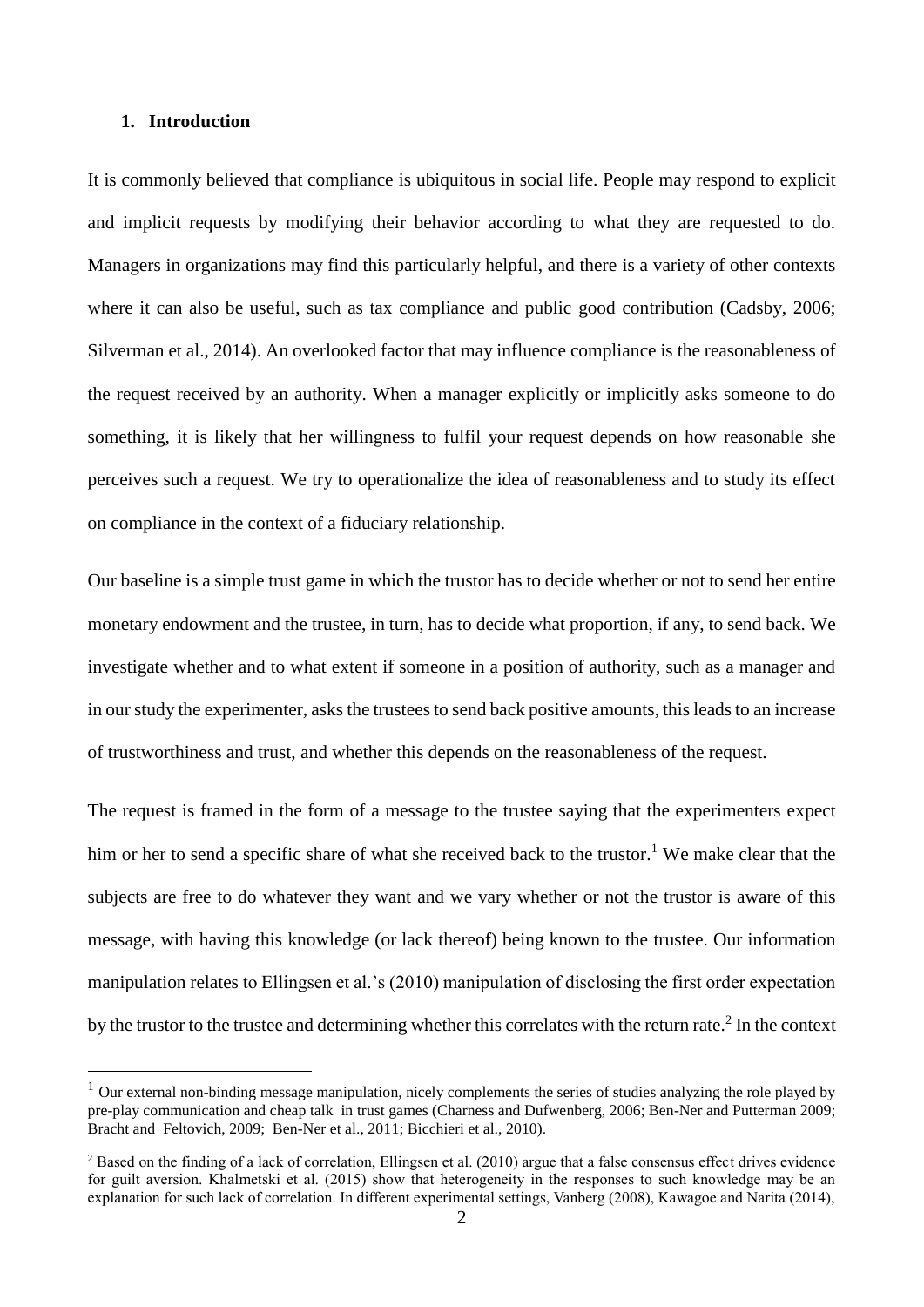of our experiment, it works as a robustness test of our findings. This simple situation is intended to describe the basic dynamic underlying agents' decision to comply with what is perceived to be a changing or an externally imposed norm from someone in a position of authority. Consider a manager requesting a subordinate to fulfil trust to a specific degree towards an external contractor or buyer or colleague. We are interested in describing and testing whether and to what extent, trust and trustworthiness could be fostered or hampered by external intervention, for instance, in this case, by the signals coming from a manager. In real world settings, trustors may not precisely be aware of the specific request by a manager. However, it is plausible that in many cases a customer or external contractor may know, for example, about a company's expectation for customer service or about a company's reputation or ethical code of conduct, which imply a managerial expectation about how the customer or external contractor's company contact will behave towards them.<sup>3</sup>

As in Cadsby (2006), Silverman et al. (2014) and Sonntag and Zizzo (2015), and as discussed methodologically in Zizzo (2010), we deliberately use experimental demand as a treatment manipulation, i.e., in our study experimental demand is not a confound but rather a tool of the experimental design – in the case of our paper, to study the reasonableness of demands by the manager and alternative managerial strategies. This tool is additionally useful in our context is because it enables an exogenous and systematic manipulation in both the level and the order of the requests. By doing this, we can have possible requests across the whole range (from none to the whole of the pie) and have them systematically for all of the trustees; and we can have systematically different orders in which we present the requests.

The real world examples that we capture are ones where the cooperative behavior by the trustees usually benefits the manager. This could take place directly, as in the example of greater cooperation

and Conrads and Reggiani (2017) also argue against guilt aversion relative to alternative explanations. Evidence in support of guilt aversion relative to alternative explanations includes Reuben et al. (2009), Bellemare at al. (2011), Khalmetski (2016), Attanasi et al. (2016), Ederer and Stremitzer (2017), Khalmetski et al. (2018). In a dictator game setting, Hauge (2016) finds evidence both of an aversion to letting down others' belief and an aversion to letting down moral standards.

<sup>3</sup> Companies and organizations often advertise their codes of conduct and standards of consumer service on their website.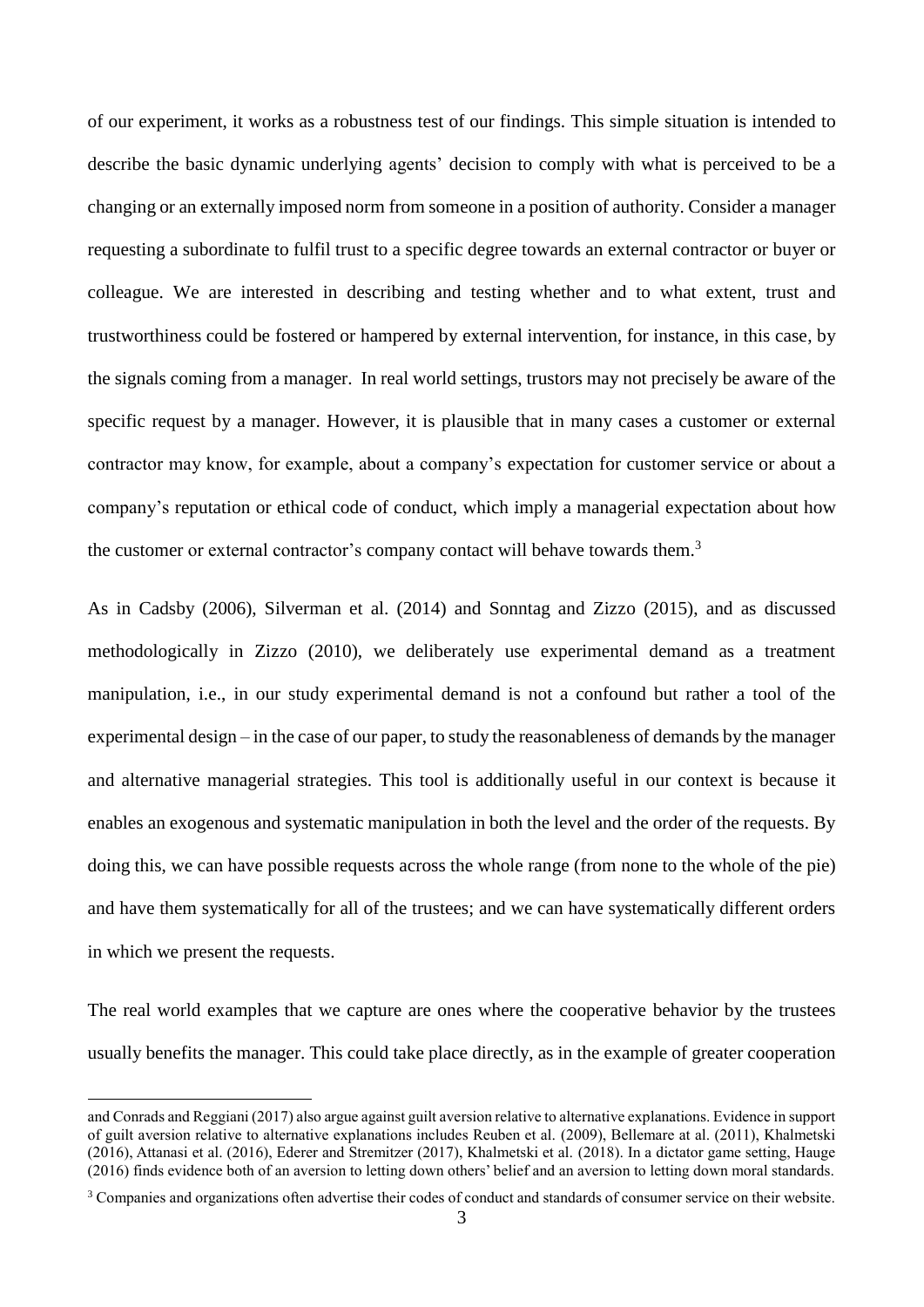within an organizational unit yielding to greater productivity, that the manager can take credit for e.g. for performance bonuses. It could also take place indirectly, as in the example of a manager requiring subordinates to behave ethically towards an external contractor, where compliance may simply improve the reputation of the company and only indirectly benefit the manager, or perhaps not at all. That said, there may be cases where the manager may be better off, in terms of financial unit performance that he or she can take credit for, by cutting corners and nudge the employee towards being less trustworthy with an outside contractor or buyer. By having exogenous requests, this paper abstracts from whatever motivation may lead the manager to recommend a higher or a lower level of trust fulfilling, though it considers both cases.

We argue that the experimentally induced norm is taken into account if "reasonable," along two different dimensions, and find evidence that this is the case. Specifically, the *level* of the request is taken into account by trustees but in a self-biased way: requests may lower returns back to the trustors but do not raise them. The *dynamics* of requests matters as well: if requests keep ratcheting up, trustees return less than if requests of different size are presented in a random or decreasing order. We also review the extent to which trustors take the static and dynamic reasonableness of the requests into account when deciding whether to trust, and we find evidence to support that they take into account the static reasonableness of the requests, as well as their priors of what is reasonable. The rest of the paper proceeds as follows. Section 2 defines more precisely static and dynamic reasonableness and our experimental hypotheses in the context of our trust games. Section 3 presents the experimental design, while section 4 presents the results, section 5 provides a discussion, and section 6 concludes.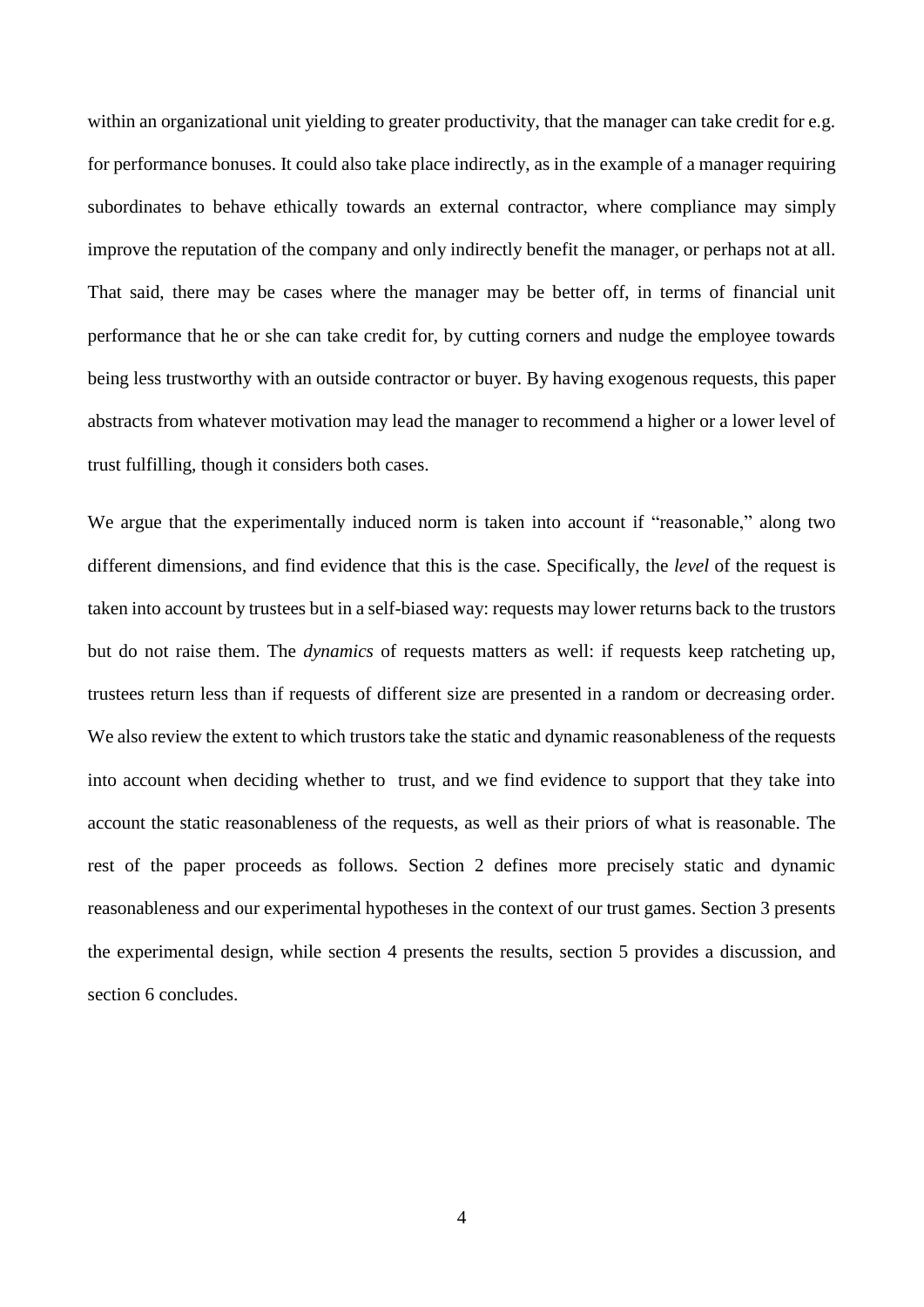#### **2. Reasonableness and Behavioral Hypotheses**

We are interested in studying how and to what extent the individual's perception of the reasonableness of a request may affect his or her response to that request. This question is independent from the reasons why the agent respond to the request. Therefore we are agnostic on this latter point. We mention two possible explanations why here, and refer the reader to the working paper version of this paper for more (Pelligra et al., 2016). A first explanation could be framed in terms of guilt aversion (Dufwenberg, 2002; Battigalli and Dufwenberg, 2007; Bacharach et al., 2007); another could be a preference for compliance towards an experimentally defined norm, triggered by the experimental cues provided (Zizzo, 2010; Ellingsen et al., 2010; Karakostas and Zizzo, 2016).

#### **2.1 Static Reasonableness**

We define reasonableness both along a *static* dimension and a *dynamic* dimension. The static dimension relates to the absolute size of the request being made. Specifically, we assume that a request's reasonableness coincides with the trustee's prior, e.g., her or his understanding of the social norm to be followed. We define this subjective level, reasonable trustworthiness. By 'reasonable' trustworthiness we refer to the spontaneous idiosyncratic trustworthiness level of a given agent in absence of any specific request. This is likely to be at least partially socially determined, e.g. longterm social learning, as well as partially genetic (e.g., Zizzo, 2003). Assume that a request is lower than the trustee's prior understanding of the social norm to be followed. This means that the request is lower than the rate of that in our experimental setup is represented by the individual level of trustworthiness when there is no request. We would expect this to lead to a down-adjustment of the amount returned along the lines of the request. Now assume that the request is higher than the trustee's reasonable trustworthiness level. Such a request will be deemed unreasonable, and the trustee will stick to her or his prior, for two possible reasons. First, 'self-serving' biases (e.g., Babcock and Loewenstein, 1997; Konow, 2005; Valdesolo and DeSteno, 2008; Kocher et al., 2017; Charness et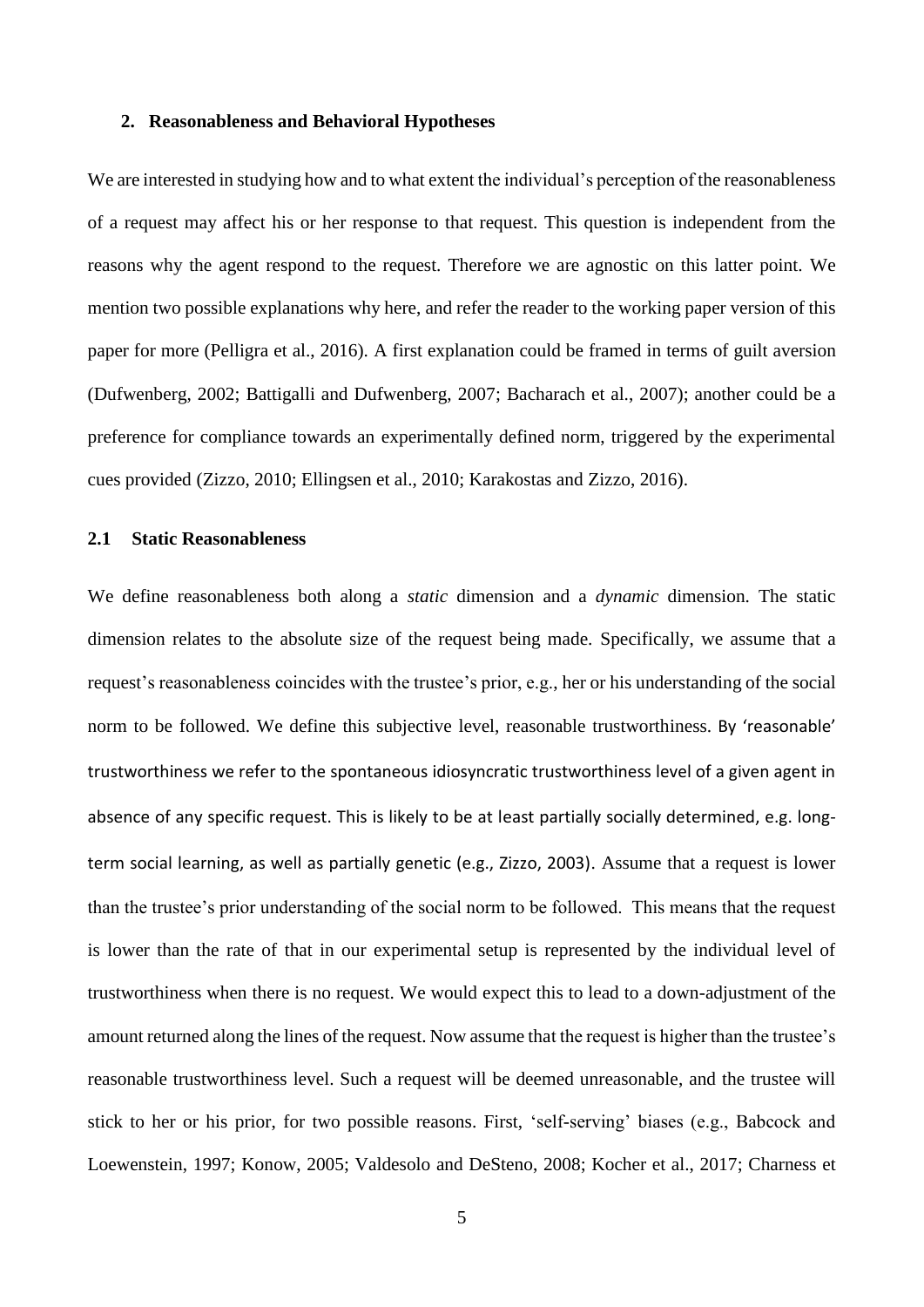al., 2019) could be at work.<sup>4</sup> Second, there could be anger or annoyance at a request higher than the reasonable trustworthiness level (Bolle et al., 2014; Battigalli et al., 2019).<sup>5</sup> The two key behavioral predictions that we derive from the introduction of the concept of static reasonableness are:

**H1.** There is a positive relationship between request levels and trustworthiness. For a sufficiently high request, the relationship becomes weaker.

**H2.** Request levels that are lower than the individual rate of reasonable trustworthiness reduce trustworthiness, but requests higher than the baseline priors do not increase it.

Our analysis so far does not make the strength of the requests a function of whether the requests are communicated to trustor and trustee knows this. However, it may be that if guilt aversion is one of the driver of the trustee's willingness to comply, requests should have a greater impact under a public information condition:

**H3.** The relationship between requests and trustworthiness is stronger if the trustor is informed of the request and the trustee is aware of that.

#### **2.2 Dynamic Reasonableness**

**.** 

*Dynamic reasonableness* reflects the fact that the reasonableness of the request may be shaped by experience with previous requests. Intuitively, if the requests keep becoming higher, this may be seen as more unreasonable than if requests keep becoming lower. In the second case, the trustees may be all too happy to comply with the lower request; in the first case, and insofar as previous requests are partially used as anchors for what is reasonable, the subject may find requests more unreasonable.

<sup>&</sup>lt;sup>4</sup> A version of this is that agents tend to exploit what 'moral wiggle room' is available to them (e.g., Dana et al., 2007; Grossman, 2014; Rustichini and Villeval, 2014, Khalmetski, 2016)

<sup>&</sup>lt;sup>5</sup> Though we note that Battigalli et al. (2019) believe that anger is not relevant in trust games, on the ground that any return in this game requires players to place a positive weight on a co-player's material payoffs.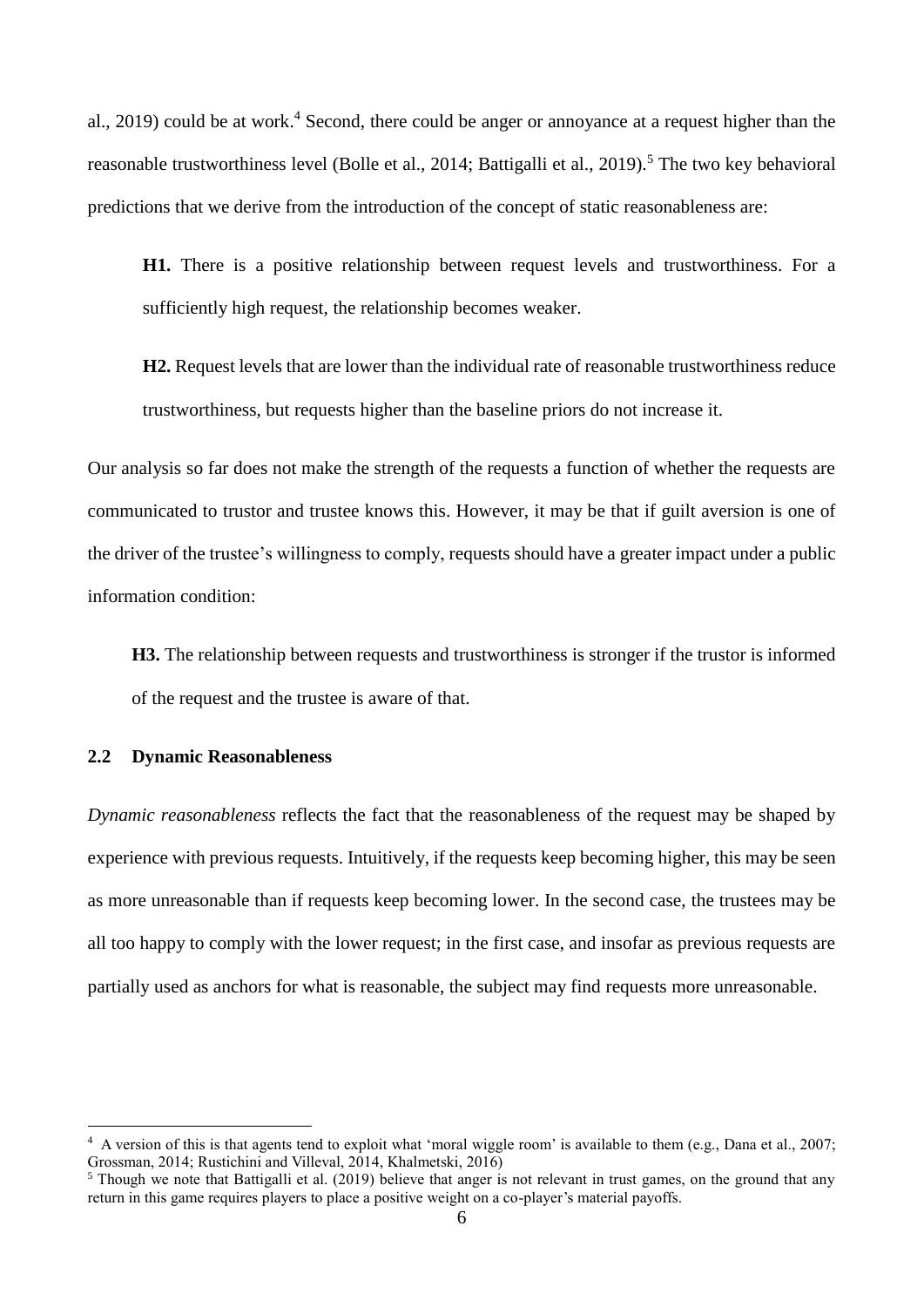The idea that an increasing sequence of requests may be seen less favorably than a decreasing sequence of requests is compatible with experimental evidence that an increasing sequence of prices leads to lower sales than a decreasing sequence of prices (Sitzia and Zizzo, 2012). It is also consistent with evidence that in bargaining settings, better outcomes may be obtained by starting tough and then becoming softer than vice versa (Hilty and Carnevale, 1993). Siegel and Fouraker (1960) noted the importance of aspiration levels in bargaining settings and a substantial literature has looked at the effects of aspiration levels, anchors or reference points – however labeled – and their adjustment, in determining behavior in a bargaining context (e.g., Esser and Komorita, 1975; Levy, 1997; Korobkin and Guthrie, 2003-2004; Schotter and Sopher, 2007). Many recent experimental studies on negotiation have shown the significant effect of changing reference points, that may assumes the form of pre-existing contracts, informal agreements or fairness norms, among the others, in influencing the bargaining process and the final agreement (see Blount et al. 1996; Kristensen and Gärling 2000; Gächter and Riedl 2005; Bartling and Schmidt 2015; Karagözoğlu and Riedl 2015; Bolton and Karagözoğlu 2016 among others). Intuitively, reasonableness may, at least in part, be evaluated in a reference-dependent manner, where previous experiences of requests may shape what is considered more or less reasonable. The initial request may influence the initial anchor or reference point and, due to the perception of a higher subsequent request as entailing a comparative loss or bad deal (Isoni, 2011), trustees will be more reluctant to adjust their reference point to a higher level of return than they would be to adjust it to a lower level. Put it simply, they accommodate to perceived gains more easily than they accommodate to perceived losses (Levy, 1997).<sup>6</sup>. Further related literature can be found in Pelligra et al. (2016).

<sup>6</sup> Sliwka and Werner (2017) present an experiment focusing only on an increasing (wage profile) case, and specifically on the effect of the granularity of the wage increase profile: they find that gradually increasing wage profiles are better in achieving compliance than having large infrequent jumps. Marginal changes may be easier to adjust to than large changes in requests.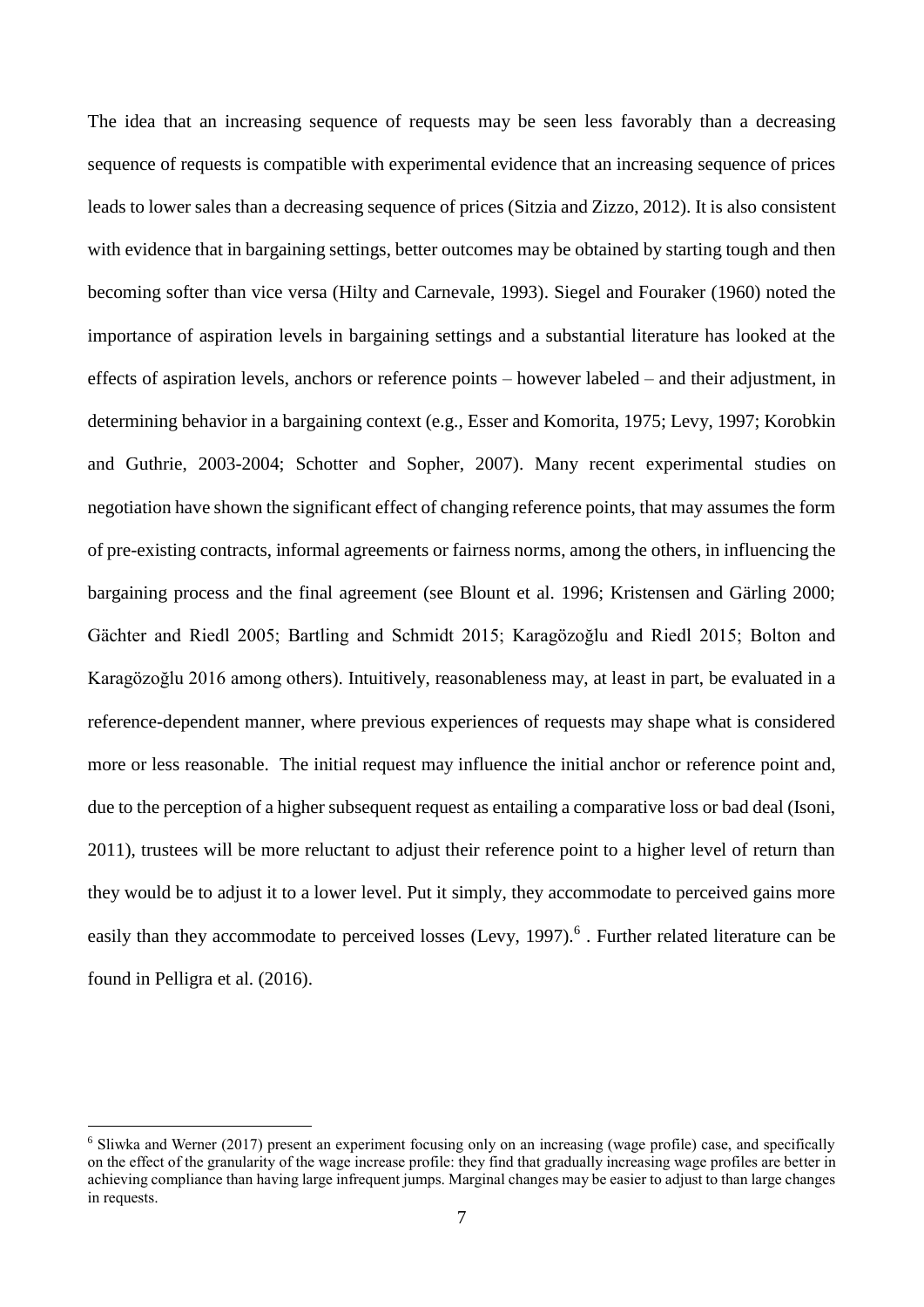The following hypothesis follows from the notion of dynamic reasonableness:

**H4.** Under increasing requests, trustworthiness will be lower than if requests are presented in decreasing or random order in successive rounds.

#### **2.3 Trustor Behavior**

Two final hypotheses refer to the expected trustor's behavior. Trustors are obviously more likely to trust the more they expect trustees to fulfil trust. Rational expectations on the part of the trustor would imply that he or she should correctly anticipate how trustees would on average react to the static and dynamic reasonableness of requests. Specifically:

**H5**. Trust will be lower (a) when requests are low and trustors know they are low and (b) under increasing requests.

Furthermore, supported by their own experience as trustees in the first stage, trustors may use their own sense of what is reasonable as a guide to what others may think as reasonable in terms of amount that will be returned (a form of common consensus effect: e.g., Gilovich et al. 1983). This leads to the following hypothesis:

**H6**. Trust will be higher the higher the reasonable trustworthiness rate of the trustor.

#### **3. Experimental Design**

A total of 120 subjects (mean age of 25 years, 43% male) participated in the experiment. Paper-andpencil sessions took place at the BERG Lab of the University of Cagliari, Italy in May 2014. On average, the experimental subjects received  $\epsilon$ 16.85 (including a  $\epsilon$ 5 show-up fee) for a 1-hour session. Subjects were students enrolled at the University of Cagliari (Schools of Business and Law). The conversion rate between experimental points and Euro was 1 point =  $\epsilon$ 0.25. The experimental instructions are reported in Appendix A.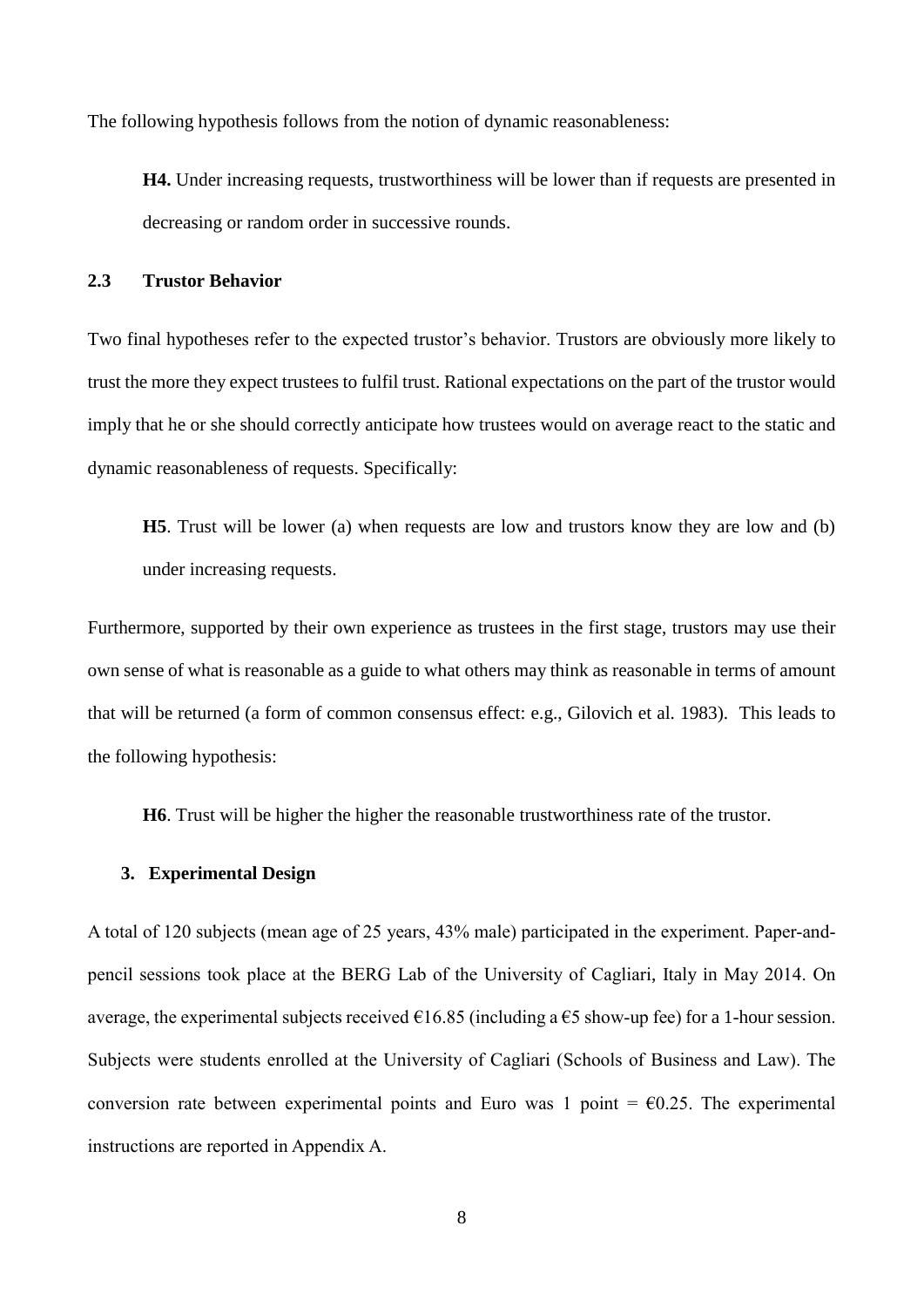Each experimental session had two stages, to maximize sample power. In the first stage, each subject first played eight rounds of the trust game in the role of the trustor "Player A". In the second stage, each subject played eight rounds of the trust game in the same experimental treatment but this time in the role of the trustee "Player B". <sup>7</sup> Subject interact under a partner matching protocol without any feedback provision, about actions or outcomes, before the end of the experimental session. To implement an incentive-compatible payment mechanism, at the end of each experimental session half of the subjects taking part in the experiment were randomly actually assigned to the trustor role and the other half to the trustee role. Each trustor was then randomly matched with a trustee, one out of the eight rounds was randomly drawn. The outcomes generated by the correspondent individual decisions were implemented and paid out in cash.

In our version of the trust game, the trustor had a binary choice whether to send 50 points or 0 points to the trustee (intermediate values were not allowed). If the trustor transferred his or her 50 points to the trustee, they were multiplied by 3 and became 150 points. Then the trustee determined how to share between himself or herself and the trustor. Excluding rounds 1 and 8, in which no requests were made, in each of the other rounds a request ranging between 0% and 100% of B's points (0, 30, 60, 90, 120 and 150 points) was made to the trustee as the proportion of points to be returned to the trustor.<sup>8</sup> We employed the strategy method to be able to collect a full profile of trust responses (i.e., for each level of request) from trustees in terms of how much they would be willing to return conditionally on the trustor having chosen to transfer his or her 50 points.<sup>9</sup> The additional advantage

<sup>7</sup> We explain the reason for this specific sequence below.

<sup>&</sup>lt;sup>8</sup> Player B: "In this scenario you are free to decide how many points to return to Player A, however if Player A has sent to you 50 points, we request you to return *#* % (*#* points)". The full experimental instructions are contained in Appendix A.

<sup>9</sup> As a potential limitation of this approach, we acknowledge that Burks et al. (2003) showed that playing both roles increases selfish behavior, leading to a reduction in trust as well as trustworthiness. That said, Brandts and Charness (2011) compiled a survey of the literature focusing on the implications generated by the adoption of the strategy method, including Burks et al. (2003). They conclude that in no cases is it found that treatment effects from an experiment with the strategy method are not observed if the direct-response method is implemented. We also note that none of our hypotheses depend on the absolute level of trust and trustworthiness but rather on how these differ across rounds and treatments. As such, the potential confound from a downward shift of the absolute levels observed in the trust interaction is not an issue for the conclusions of our experiment.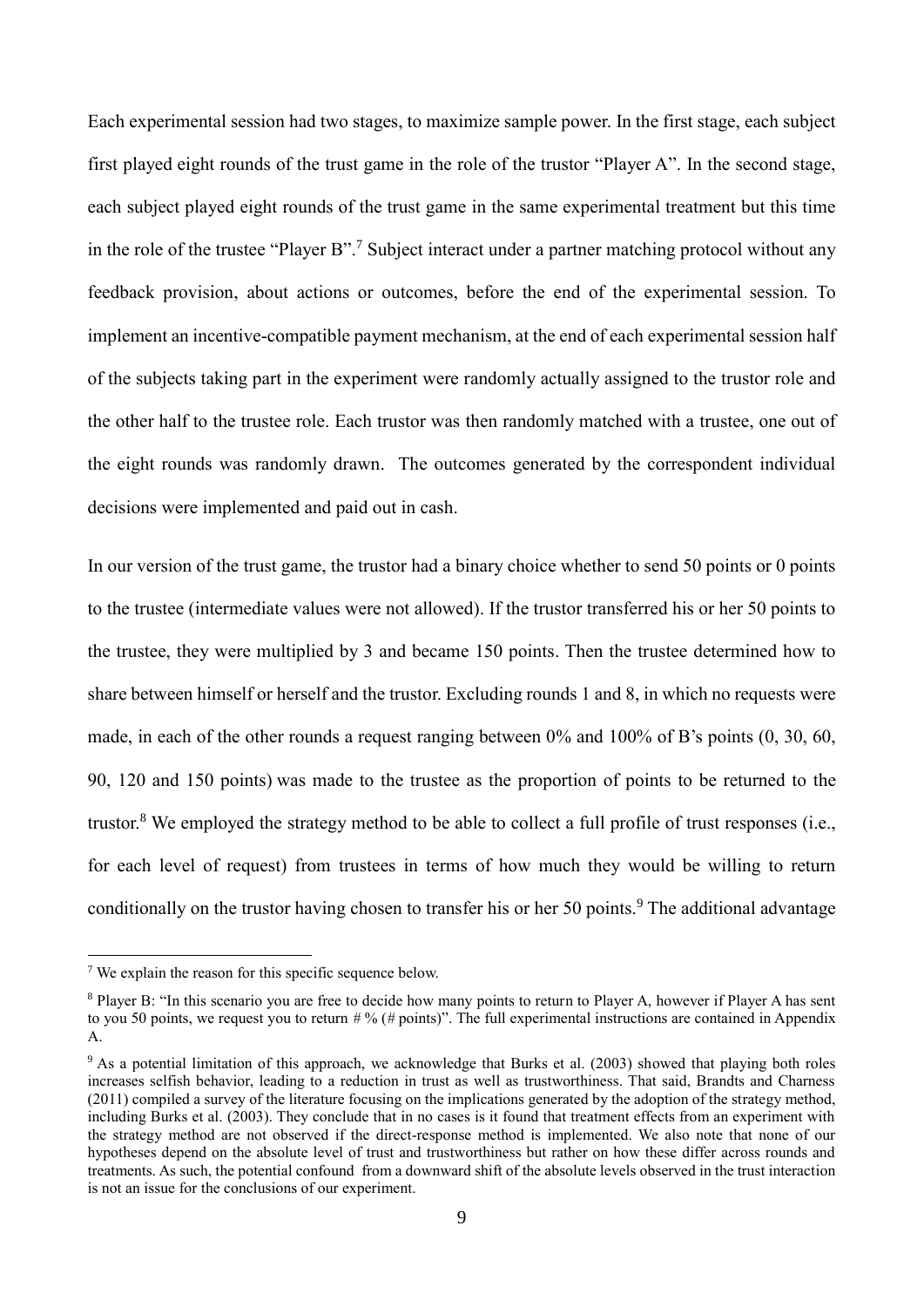of the strategy method in our setting is to minimize learning opportunities between rounds (though an ad-hoc check for learning effects is provided comparing rounds 1 and 8, which are identical other than for sequencing).

We employed a between-subjects 2 x 3 factorial design (see Table 1) based on two different information settings (*Communication* vs. *NoCommunication*) and three different orders of the trust games and associated requests (*Increasing, Decreasing* and *Random*).

#### [Insert Table 1 about here.]

The first experimental manipulation is about whether or not the trustor is aware of the experimenters' request to the trustee. In the *Communication* (*Com*) experimental condition, the trustor is aware of the experimenters' request to the trustee, and the latter knows that this information is common knowledge.<sup>10</sup> Under the *NoCommunication* (*NoCom*) condition, the trustor is not informed about the requests of the experimenters to the trustee, and the latter is aware that the former is not informed about these requests. <sup>11</sup> In order for the *NoCom* condition to work as a test of the effect of the trustor being unaware of the request and the trustee knowing it, subjects played first as trustors in the first stage of the experiment and then as trustees in the second stage. If they had played in the reverse order, they could have naturally inferred when playing as trustors in stage 2 that the trustee was being made a request by the experimenters. This fact could have altered the response in the second stage.<sup>12</sup> The rest of the structure of the game is public information under both conditions.

<sup>&</sup>lt;sup>10</sup> To the text in footnote 14, the following was added for players B (trustees): "Player A is aware of this request". Player A's corresponding instructions read: "Player B receives the following message: 'In this scenario you are free to decide how many points to return to Player A, however if Player A has sent to you 50 points, we request you to return *#* % (*#* points)".

<sup>&</sup>lt;sup>11</sup> To the text in footnote 14, the following was added for players B: "Player A is not aware of this request".

 $12$  A secondary reason for our stage sequence is that our interest in this experiment is mainly about Player B's behavior. By playing in the role of Player A first, we ensured a greater understanding of the game being played when they had to choose as players B.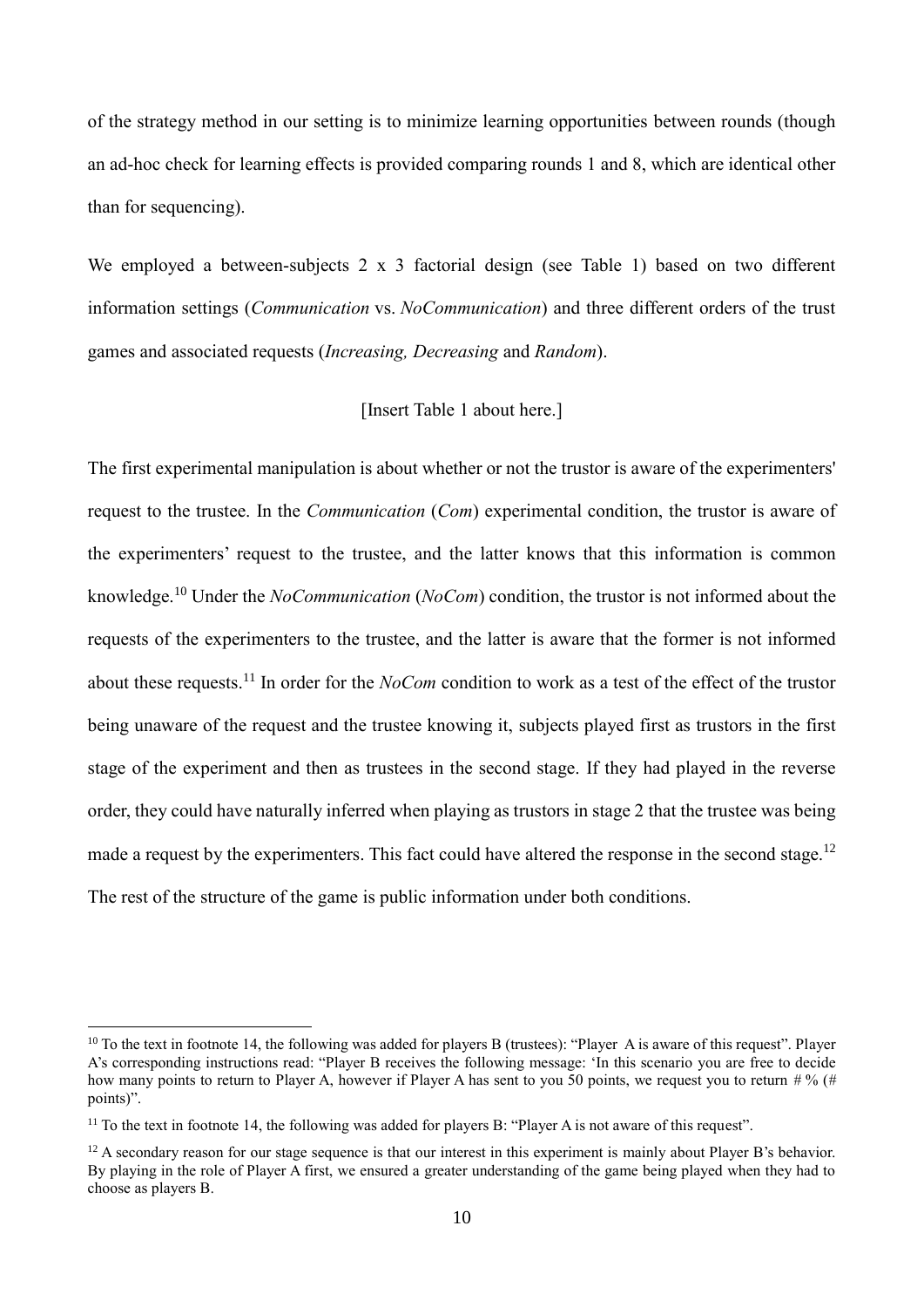The sequence in which the different requests are made in successive rounds of the trust game, in each one of the two player-role stages, constitutes the second experimental manipulation. This experimental variation aims at investigating how *dynamic* considerations affect reasonablenessrelated concerns. In the *Increasing* (*Inc*) experimental condition, the sequence of the requests is organized following an escalation from round 2 to round 7 (0, 30, 60, 90, 120, 150 points in successive rounds). In the *Decreasing* (*Dec*) condition, the sequence of requests follows a decreasing trend from rounds 2 to 7 (150, 120, 90, 60, 30, 0 points in successive rounds). In the *Random* (*Rand*) experimental condition, the ordering of the requests is randomly determined between rounds 2 and 7. In all conditions, and as a control for any potential effect that is just having a request (whatever that may be) may have, there are no requests in rounds 1 and 8. Based on the above abbreviations, we label the experimental treatments as *NoCom-Inc*, *Com-Inc*, *NoCom-Dec*, *Com-Dec*, *NoCom-Rand,* and *Com-Rand*. Each subject played the Player A and Player B roles in the same treatment, e.g. if a subject played *Com-Dec* as Player A, he or she also played *Com-Dec* as Player B.

#### **4. Results**

**.** 

Define the **trust rate** as the share of trustors that sent their 50 points to the corresponding trustees and the **trustworthiness rate** as the number of points (out of 150 points) returned by trustees to trustors. The amount of points returned by the trustee in round 1 identifies the *a priori* level of reasonableness in the context of our trust game setup. It represents the individual rate of reasonable trustworthiness. The mean round 1 trustworthiness rate was 57.57 points, with some statistically insignificant sample heterogeneity across treatments (Table 2) that will be controlled for in the regression analysis described later.<sup>13</sup> The mean round 8 trustworthiness rate was 56.18 points, which

<sup>&</sup>lt;sup>13</sup> When points returned at individual level in round 1 are regressed against manipulation dummies, no coefficient turns out to be statistically significant at any conventional level (see Appendix B, Tables B1 and B2). A non-parametric Kruskal-Wallis test fails to reject the joint null hypothesis of equality of the means (*p*= 0.32). In the *Dec* treatment (both *Com* and *NoCom*) we observe a slightly higher natural trustworthiness than in the other treatments. The qualitative difference is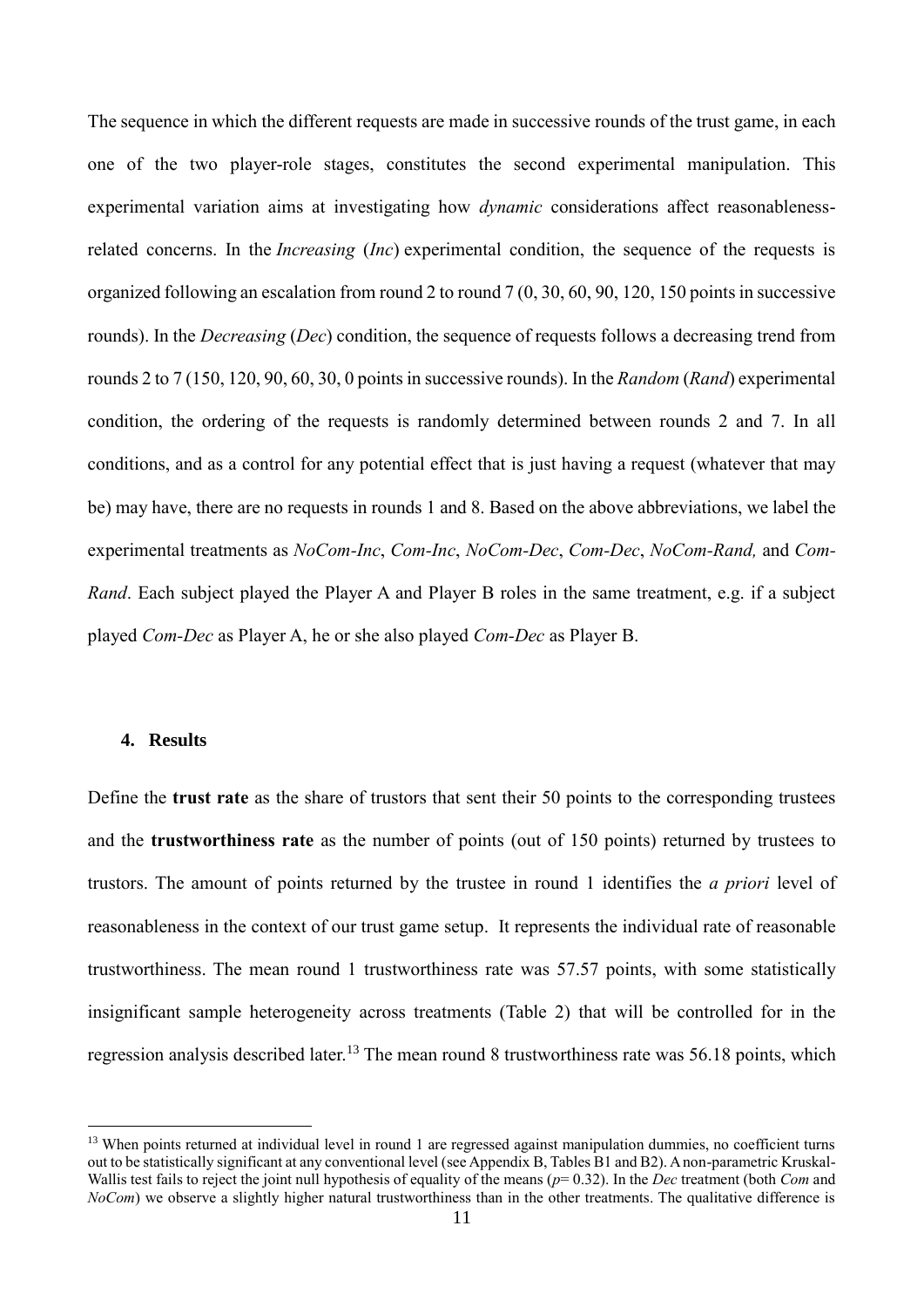is not statistically significantly different from round 1 (signed-Mann Whitney  $p = 0.95$ ), <sup>14</sup> suggesting that learning across rounds (which should be minimal due to the lack of feedback between rounds) is not an issue in identifying the level of reasonable trustworthiness.

#### [Insert Table 2 about here.]

Table 2 shows, in square brackets, mean points returned in the different treatments under the different levels of request; the corresponding trust rates are reported in standard brackets.

#### [Insert Figure 1 about here.]

Figure 1 summarizes the Table 2 data in terms of the order sequence:<sup>15</sup> under *Dec* and *Rand*, trustworthiness rates increase with the request, albeit not on a one-to-one basis, and reach around 70 points when the request is for 150 points. The story is different under *Inc*: Figure 1 shows that mean trustworthiness rates are always lower than under *Dec* and *Rand* (Mann-Whitney *p=* 0.03 and 0.06, respectively).<sup>16</sup> That could be in part explained by different priors in terms of reasonable trustworthiness levels, which will be controlled for in the regression analysis. Figure 1 compares round 1 baseline trustworthiness rates (reasonable trustworthiness) with trustworthiness rates when there are requests. It shows a clear asymmetry. i) Decreasing requests tend to lower trustworthiness. ii) This negative effect is stronger than the positive effect generated by increasing ones.

[Insert Tables 3 and 4 about here.]

Table 3 reports a battery of Tobit regressions to assess the causal effect generated by the experimental manipulations on trustworthiness (measured as the number of points that the trustee returns to the

mainly generated by a higher number of 'unconditional egalitarian' participants in that treatment (see Appendix C for participants' classification).

<sup>&</sup>lt;sup>14</sup> All *p* values provided in this paper are two sided.

<sup>15</sup> Figure B1, in the Appendix B, provides a further graphical stratification by information setting (*Com* / *NoCom).*

<sup>&</sup>lt;sup>16</sup> In this and later between-subjects bivariate tests with multiple observations per subject, we use mean values by subject as the independent observation to avoid within-subject non-independence of the observations.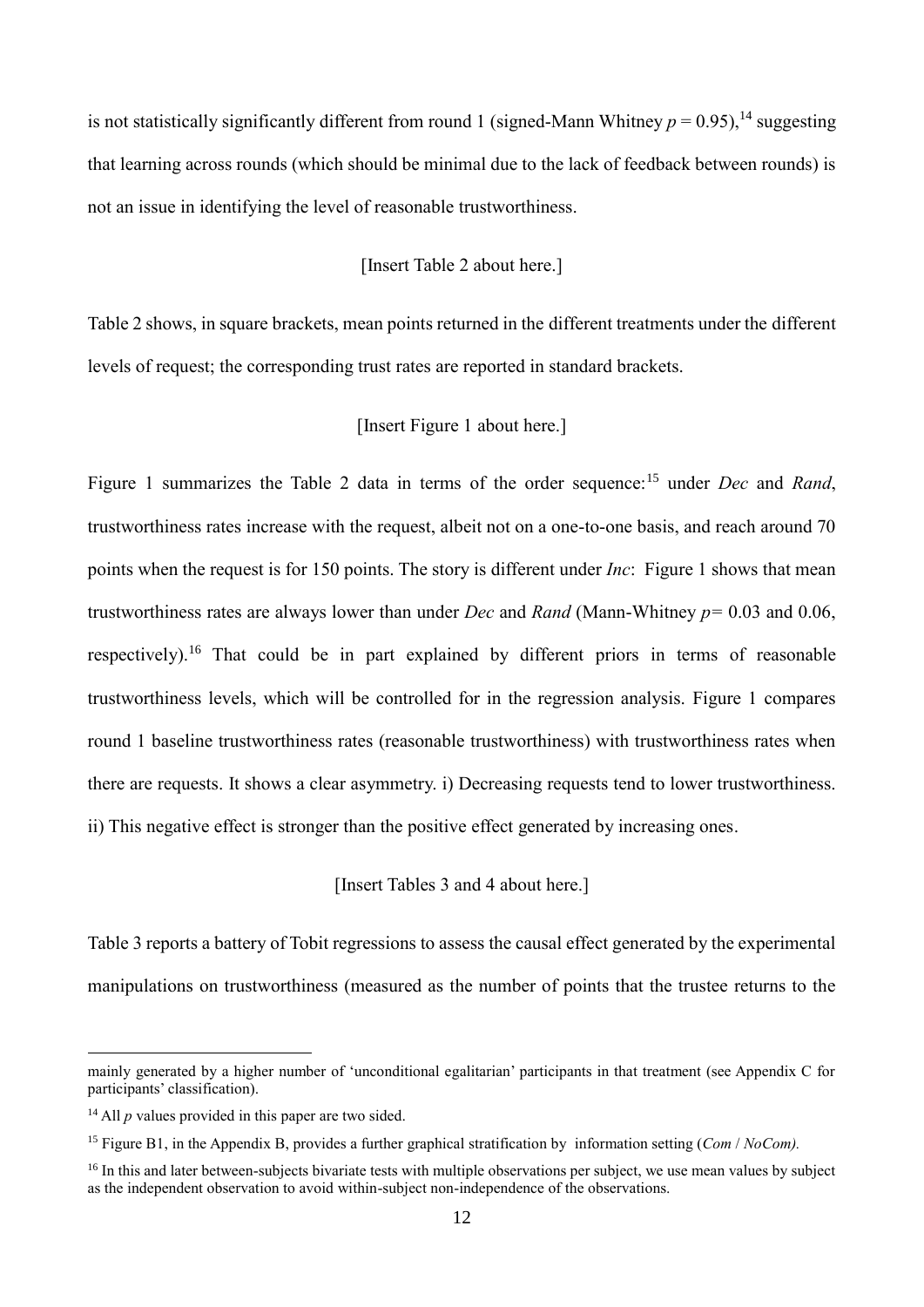trustor ). <sup>17</sup> The regressions include dummy variables for the experimental manipulations (*Inc*, *Dec* and *Com*, equal to 1 in the respective treatments, else 0) and their interactions, <sup>18</sup> dummies for the value of the request (Request 0 for a request of 0 points, Request 30 for one of 30 points, and so on) and depending on the model, for round dummies (Round  $8 = 1$  for round 8 decisions) and demographic covariates (age, gender, religion and economics background).

Models 1-4 include observations from all rounds and given the value of the request as well as round dummies, has as a baseline the mean rate of reasonable trustworthiness. Models 5-8 use the individual rate of reasonable trustworthiness, as revealed by trustee behavior in round 1, as a control variable, therefore controlling for any sample heterogeneity across treatments.<sup>19</sup> These models are especially useful to test H2 (on the effect of requests relative to the rate of reasonable trustworthiness).

However, as there is no experimental manipulation in rounds 1 and 8, and indeed round 1 takes place before any experimental manipulation takes place, experimental treatment effects are likely to be noisy and diluted in these regressions. We therefore also estimate models 9-16 in Table 4, which include only observations from rounds 2-7 when the experimental manipulations took place, and which more accurately test for the effects of our experimental manipulations and therefore for H3 (on the effect of knowledge of trustor being informed of the request) and H4 (on the effect of requests order). The baseline for these regressions is the case where the request is 150. While the baselines are different, we can use both sets of models to look at H1 (on the relationship between requests and trustworthiness).

 $17$  Since the outcome variable ranges in the truncated interval between 0 and 150, the adoption of Tobit models is a natural choice. Robust standard errors of the estimates (clustered at individual level since each subject plays repeatedly) are reported in brackets. Comparable results are delivered by GLS estimations with random effects (see Appendix B). We also ran regressions on round 2 return rate (see Appendix C).as well as regressions without treatment variables, again leading to comparable results.

<sup>&</sup>lt;sup>18</sup> We have also tried to run the regressions with no interaction terms and the qualitative picture remains the same.

 $19$  We have also tried to use the difference of the individual round 1 trustworthiness rate from the average round 1 rate instead, in which case the constant takes values similar to those estimated in models 1-4. None of the other results changes. A parallel analysis for the regression in Table 4 leads to the same picture.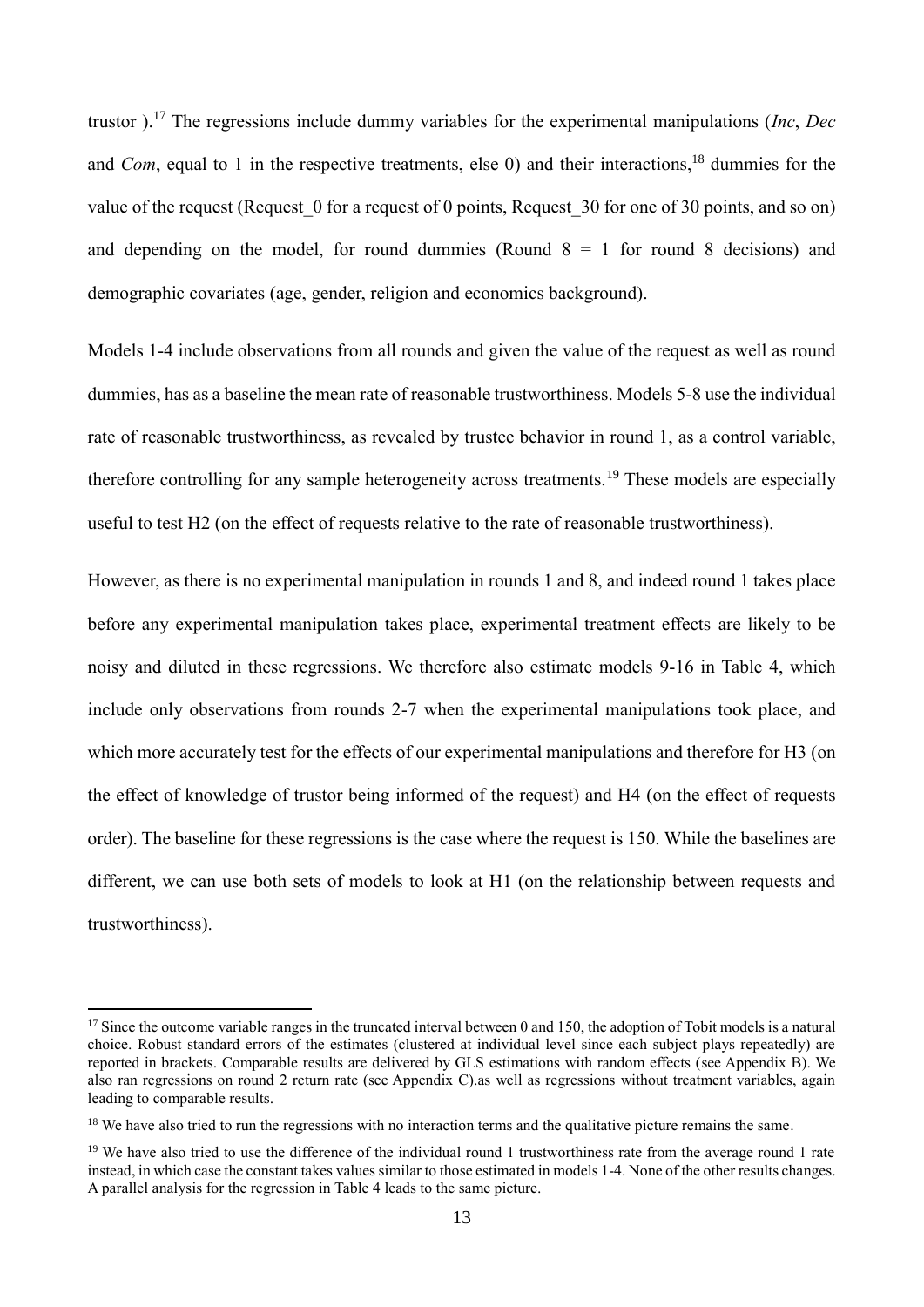Round and demographic coefficients are never statistically significant and do not affect the other coefficients. The small and not significant coefficient on round 8 supports our earlier finding of lack of difference between round 1 or 8 trustworthiness, though that for round 1 is a cleaner measure.

**H1** is supported. There is evidence of a positive relationship between requests and return rate, but this tends to disappear for a sufficiently high request.

Visual inspection of Figure 1 and Table 2 suggests the existence of a positive aggregate relationship between request levels and trustworthiness.<sup>20</sup> The regression analysis of Table 3 supports this. It shows that the point coefficients are consistently increasing in the size of the request up to a request of 120, though with strong effects particularly evident for low request values and coefficients for requests of 90 and above not statistically different from the rates of reasonable trustworthiness as defined in models 1-4 and 5-8. Focusing on the most encompassing models 4 and 8, the coefficients for Request\_0 are statistically lower than those on Request\_60 and higher request values (Wald test  $p$  < 0.1 or better);<sup>21</sup> those on Request\_30 are statistically lower than those on Request\_90 and higher request values (Wald test *p*< 0.05 or better). Conversely, coefficients associated with Request 90 are not different from the ones of Request\_150 in regressions 1-4 (Wald test *p>* 0.1); and we have the same picture from the lack of significance of Request\_90 in models 9-16, as this denotes the lack of significant difference relative to a request of 150 that constitutes the baseline for these regression models.

**H2** is supported. Trustworthiness rates are lower than the rate of reasonable trustworthiness when requests are lower than the baseline priors, but the converse is not true: requests higher than the baseline priors do not push trustworthiness rates up.

 $20$  A simple test just comparing the mean return rate when the first request (round 2) is received, shows that it is equal to 34.5 when the request is 0 and twice as much (68.2) when it is 150 (Mann-Whitney *p* < 0.001). Further supportive evidence is provided by the round 2 only regression reproduced in Appendix C, Table C2.

<sup>&</sup>lt;sup>21</sup> Here and below, we focus on tests of requests that differ by 60 points or more, as we do not have the statistical power to detect differences for requests that differ by only 30 points.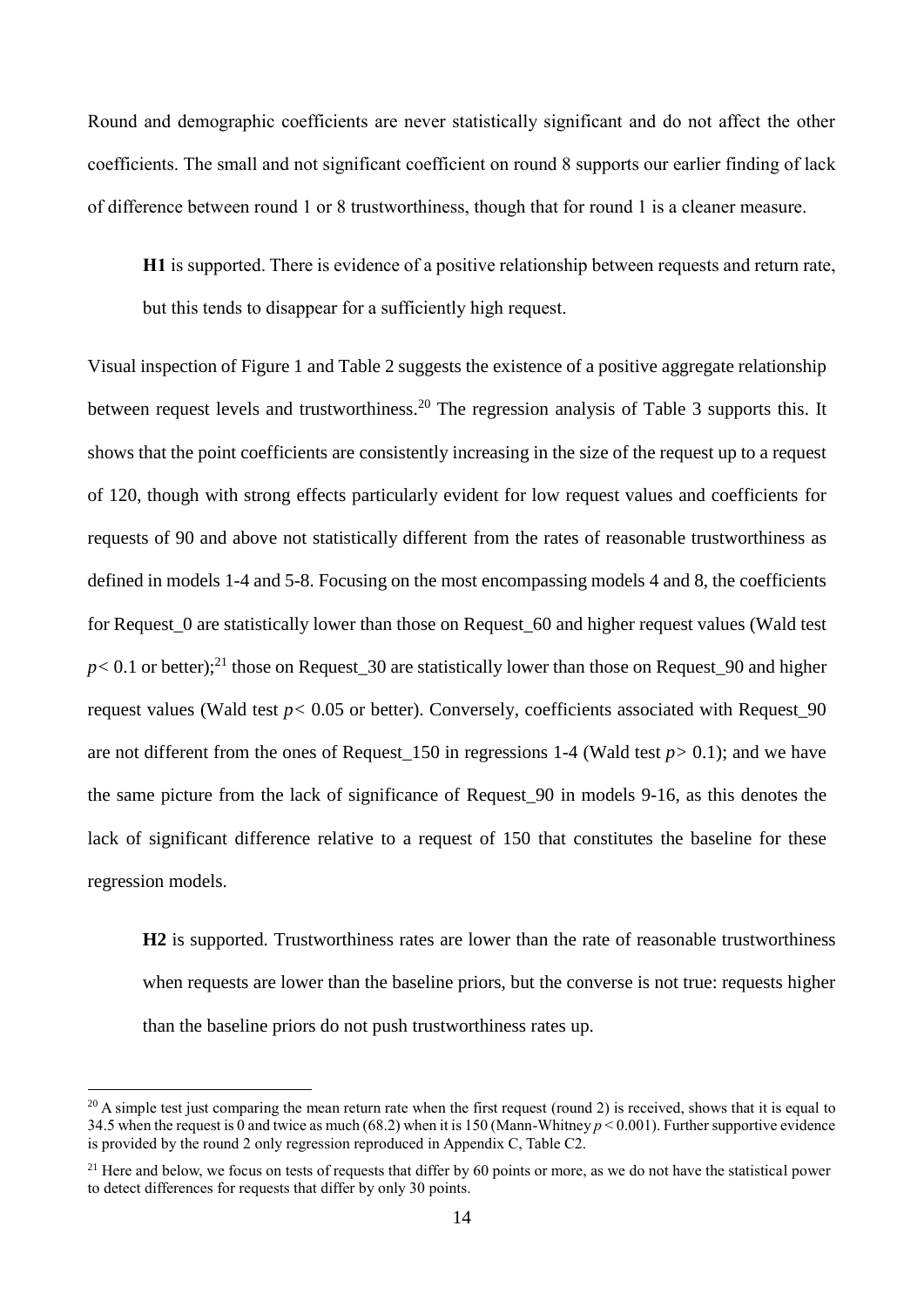While Figure 1 shows preliminary evidence for this, models 1-8 enable us to test this and corroborate this result. Focusing on models 5-8 that control for individual level of reasonable trustworthiness, requests of 0, 30, and 60 significantly decrease the trustworthiness, by around 18-20, 13 and 9-11 points respectively. High requests instead do not lead to statistically significant increases, with positive point values no larger than 4 points for requests of 120 and 150.<sup>22</sup>

Appendix C shows the result of a regression analysis where we introduce both the request level and a dummy variable equal to 1 when the request is higher than the individual level of reasonable trustworthiness, and else equal to 0. We find that, while the coefficient on the request is positive and significant, that on the dummy variable is negative and offsetting it  $(p < 0.001)$ .

**H3** is not supported. The relationship between requests and trustworthiness is not stronger if trustor is informed of the request, and the trustee knows this.

Table 2 does not show much difference in terms of the effect of communication on trustworthiness in terms of point returned: the average is 56.45 points in the *NoCom* treatments versus 48.01 points in the *Com* treatments (Mann-Whitney *p>* 0.1). The regressions reported in Table 3 and 4 also confirm this pattern: the *Com* dummy is never significant at conventional test levels, even in models 9-16 that should be especially suited to detect such effects (and removing the interaction dummies does not help).

**H4** is broadly supported. Under increasing requests, trustworthiness tends to be lower than if requests are presented in random or decreasing order in successive rounds.

 $22$  H2 is also supported by the round 2 only regressions reported in Appendix C. It also provides some additional analysis based on reasonable trustworthiness levels. It shows that the evidence for H1 and H2 is likely to be at least partially driven by trustees with an intermediate level of reasonable trustworthiness, i.e. round 1 trustworthiness rate of 50 points (33.3% of the amount received) or 75 (50% of the amount received). Note that Figure 1 also shows that there is no systematic *decrease* in trustworthiness when requests are too high, e.g. out of anger or annoyance.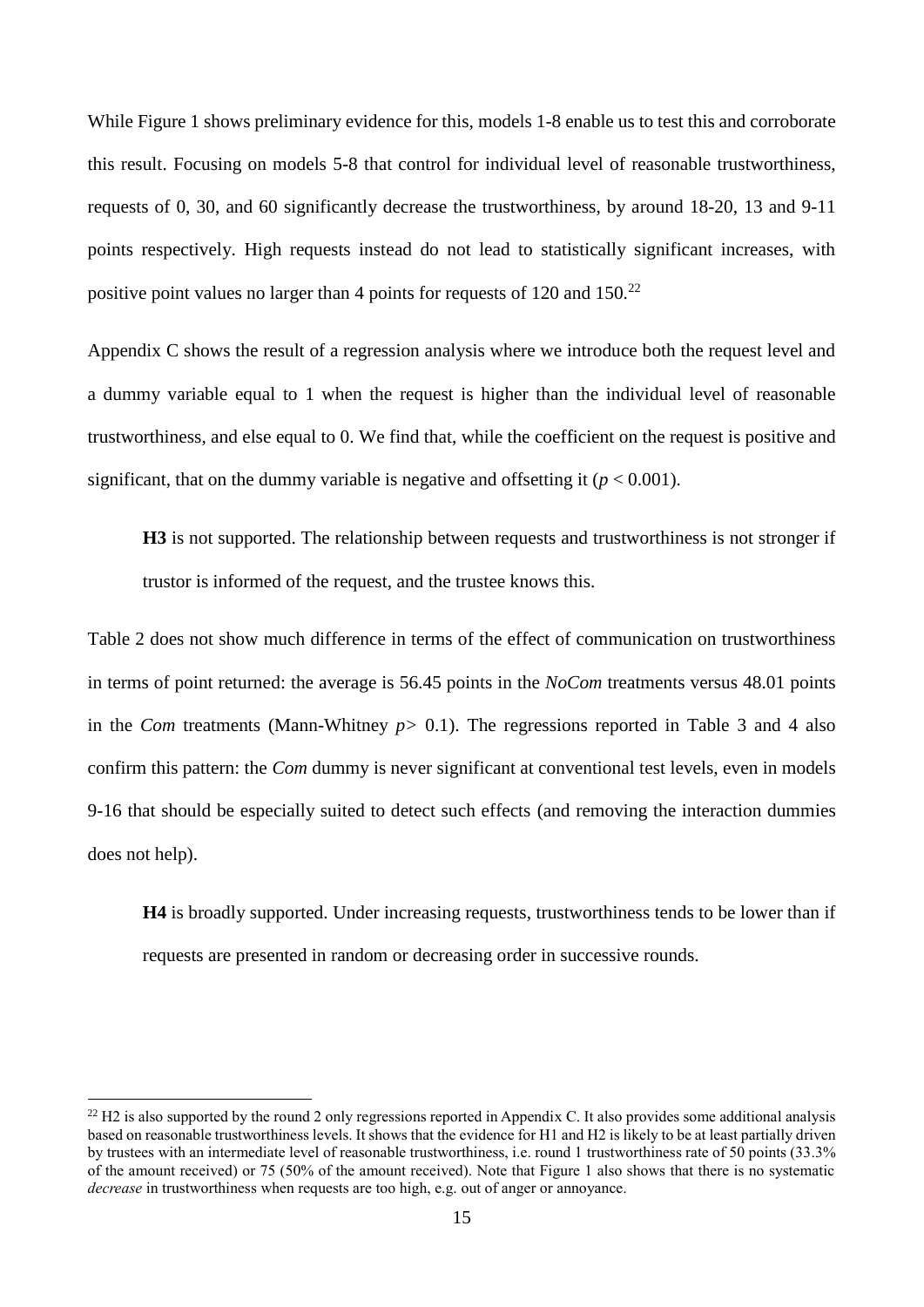Visual inspection of Figure 1 and Table 2 suggests that the increasing order of requests reduces trustworthiness. This point received support from the regression analysis of Table 4. It shows that coefficients on *Inc* are always negative and statistically significant at the 5% level, once we focus on models 5-8 that are suited to test H4 to exclude rounds 1 and 8 which have no requests.<sup>23</sup> The effects appear economically meaningful in their magnitudes, with values of 19-20 points once one controls for sample heterogeneity across treatments (models 13-16). The coefficients on *Dec* are not statistically significant and are consistently lower at the  $p < 0.1$  level than those on *Inc*.<sup>24</sup>

We now move on to consider trustor behavior and to test H5 and H6. In doing so, we need to treat separately treatments with communication and treatments without it. The treatments with communication are ones where the trustor know that the requests have been made to the trustee and can, therefore, decide whether to send or not based on his/her expectations about trustees' reactions to the requests, hence enabling a test of  $H5a$ <sup>25</sup>

Table 2 suggests that, in all three treatments with communication, mean trust rates follow an inverted U-shaped relationship in the size of the requests. Specifically, in all three main treatments, they are in an upward trend as requests go from 0 up to a peak between 60 and 120 points and then, in all three cases, seem to go down. This suggests that, on average, trustors believe that trustees adapt their behavior to the requests, though the effects are seen to level out with a sufficiently high request. This pattern is not found in the treatments without communication.<sup>26</sup> Correspondingly, aggregate earnings and therefore efficiency follows an inverted U pattern, ranging from an average of 41% for a request of 0 to 61% for a request of 90 and back to 50% for a request of 150 in the *Com* treatments.

<sup>&</sup>lt;sup>23</sup> That said, Table 3 shows still shows  $p < 0.1$  or 0.05 depending on the regression.

<sup>&</sup>lt;sup>24</sup> Wald test  $p = 0.088$  in models 5 and 6 and 0.082 in models 7 and 8.

<sup>&</sup>lt;sup>25</sup> Put it differently, players' A perceptions of how reasonable the requests may shape their offers.

<sup>&</sup>lt;sup>26</sup> There is still some random variation in choices in these cases. This might be due to some combination of noise and mixed strategies in trustors' choices.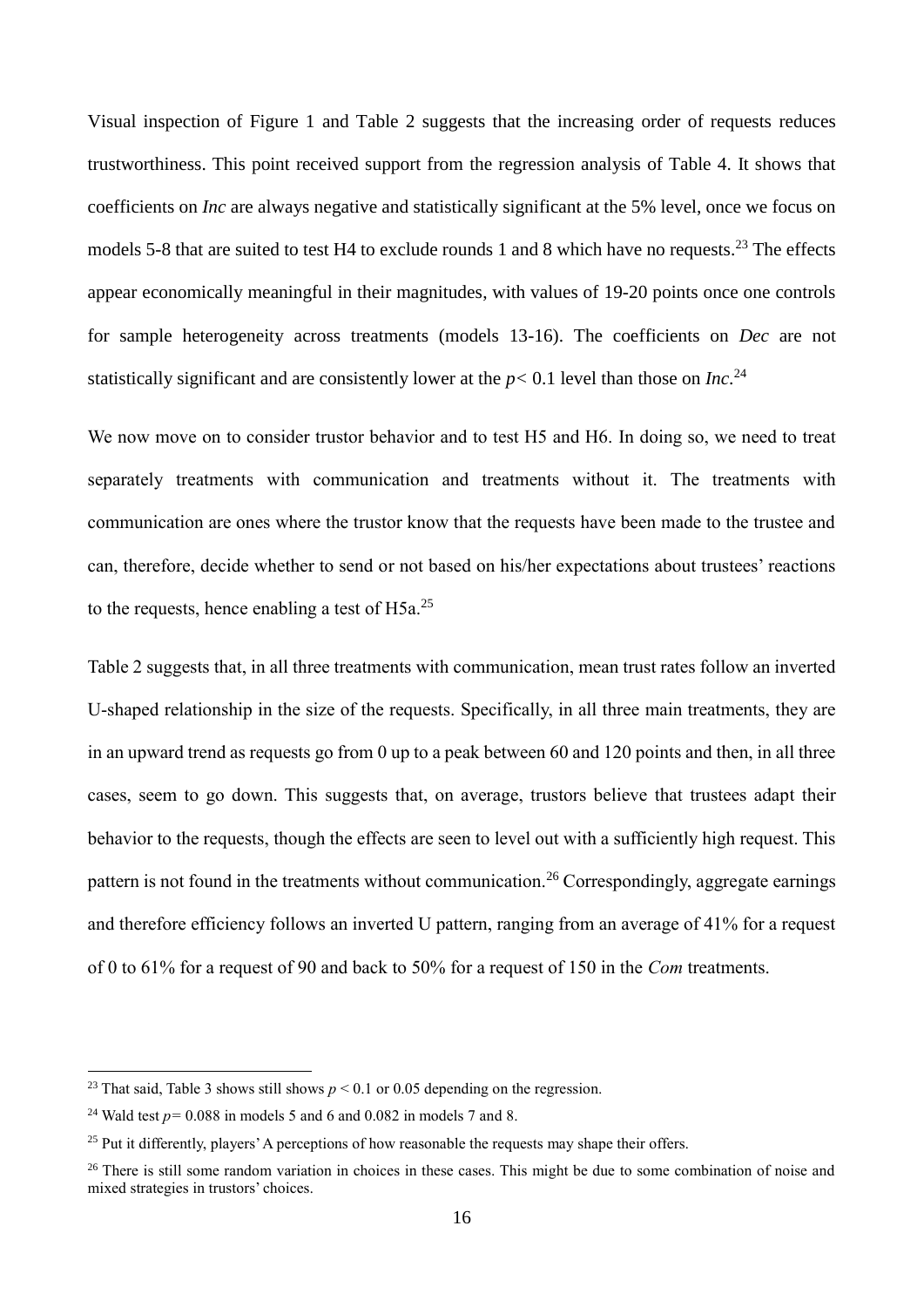#### [Insert Tables 5 and 6 about here.]

We formalize and extend the analysis using Probit regression models. Table 5 considers observations from all rounds in the second stage (with the rate of reasonable trustworthiness estimated from the first stage as for Tables 4 and 5). As predicted by H5a, the trust rate is low when requests are low (0 and 30) and trustors know when they are low. Table 6 considers observations from rounds 2-7 only of the second stage, with the round 150 request observation as the baseline (i.e. it is the equivalent of Table 5), so as to enable us to test whether trustors predict the impact of dynamic reasonableness as per H5b. We do not find evidence of a statistically significant effect in support of H5b, a finding that we turn back to in the discussion section.<sup>27</sup>

**H5** is partially supported. In the presence of communication, the trust rate is low for low requests. We do not find evidence of a statistically significant effect of an increasing pattern of request on trustors' behavior.

Table 5 shows that the coefficient on the individual level of reasonable trustworthiness is positive and statistically significant, though it is over twice as large in *NoCom* treatments than in *Com* treatments. In the *Com* treatments, the coefficient is small enough that, with the smaller sample of Table 6, it is no longer significant, but it is significant in the larger sample of Table 5. Under *NoCom*, trustors do not have the requests to rely on, and so, in deciding whether to trust, they place larger weight on their priors on what is reasonable to return.

**H6** is supported. Particularly in the lack of communication, subjects' trust rate is a positive function of their own level of reasonable trustworthiness.

Probit analysis reported in Table 5 confirms he sizable and statistically significant decline in trust rates for low requests (0 and 30 points), though not for higher requests. The trustors just fail to

 $27$  We have also conducted the regression models in Table 5 and 6 without the reasonable trustworthiness rate variable, and these findings are unchanged.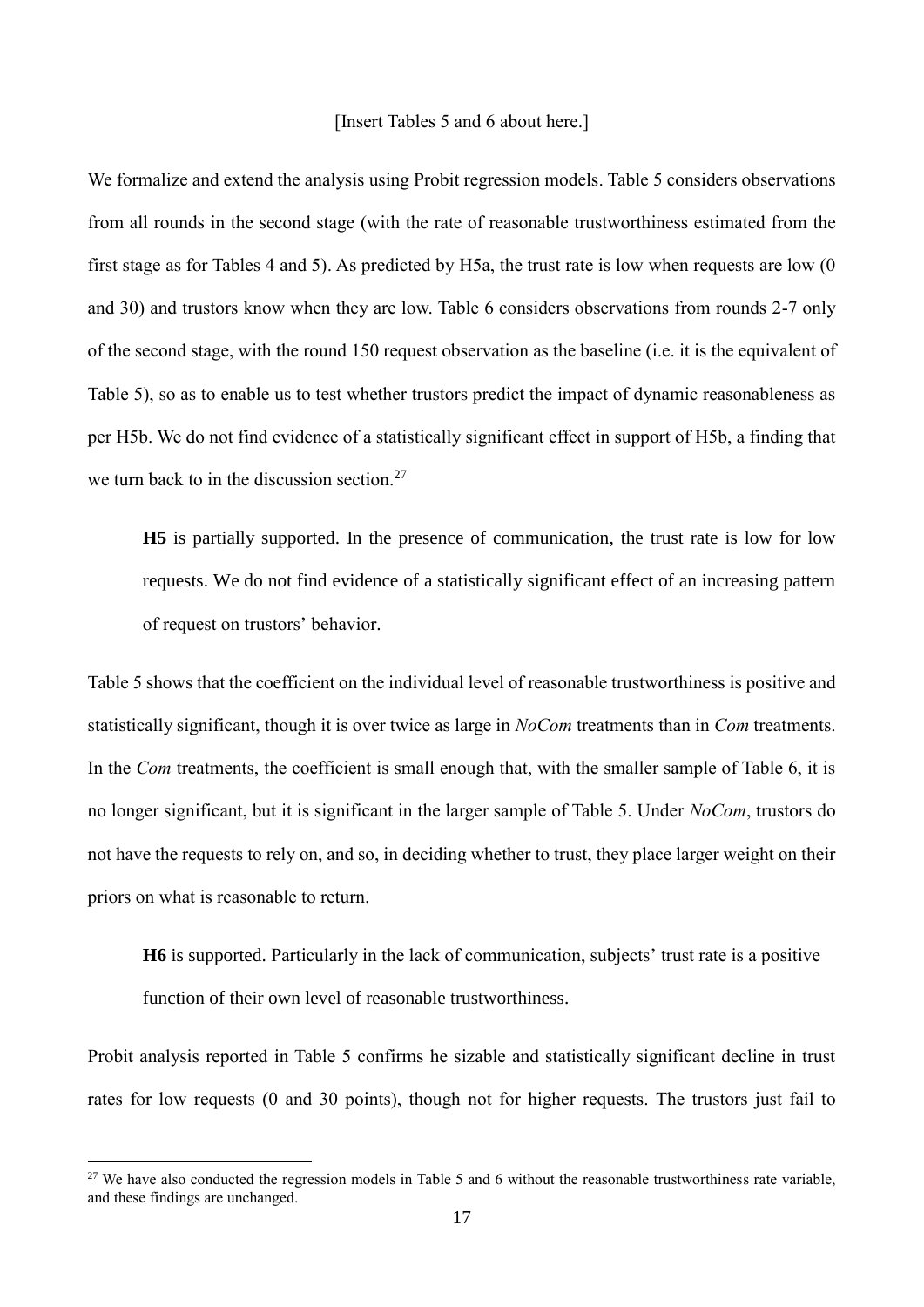anticipate the mild negative effect, generated by the 60 points request, in the trustworthiness rates. The outcome variable is a dummy that has value 1 when the trustor sends to the trustee her endowment of 50 points, 0 otherwise. Under the *Communication* experimental condition (Models 1-4) the negative effect induced by low request levels (0 and 30 points) is sizable and highly significant in all the different specifications. As expected, this is not the case under the *NoCommunication* condition (Models 5-8) in which we control for the *'virtual'* level of request (for any given round, the *'virtual'* request relates to the actual request submitted to the trustee but not revealed to the trustor). <sup>28</sup>

#### **5. Discussion**

**.** 

We found a positive relationship between requests by the authority and return, but one largely relying on low requests becoming lower than the baseline priors in terms of reasonable return rates, as opposed to high requests leading to higher trustworthiness. Such requests are not more effective when the trustee knows that the trustor is informed about the requests. They are however less effective when presented in increasing order, compared with random or decreasing order.

To evaluate the static and dynamic reasonableness of the requests, we had to vary such requests systematically, and the exogeneity of the manipulation makes such requests coming from the experimenter such a useful tool in our context.<sup>29</sup> Our regression analysis controlled for possible sample heterogeneity across treatments, by relying on individual rates of reasonable trustworthiness as measured by round 1 return rates (models 1-4 and 9-16 in Tables 3 and 4 respectively). Results 1 and 2 shows that static reasonableness matters in a self-biased way: they are consistent with a preference for compliance to an authority or an experimentally defined norm being adjusted by the request, but only in a self-biased direction. Consistently with Ellingsen et al. (2010), the relationship

<sup>&</sup>lt;sup>28</sup> See also Tables B3, B4, B5 in Appendix B. We also checked whether round 1 trust rates are statistically different across treatments and they are not.

<sup>29</sup> For an example of use of cheap talk communication *between* trustor and trustee, see Charness and Dufwenberg (2006).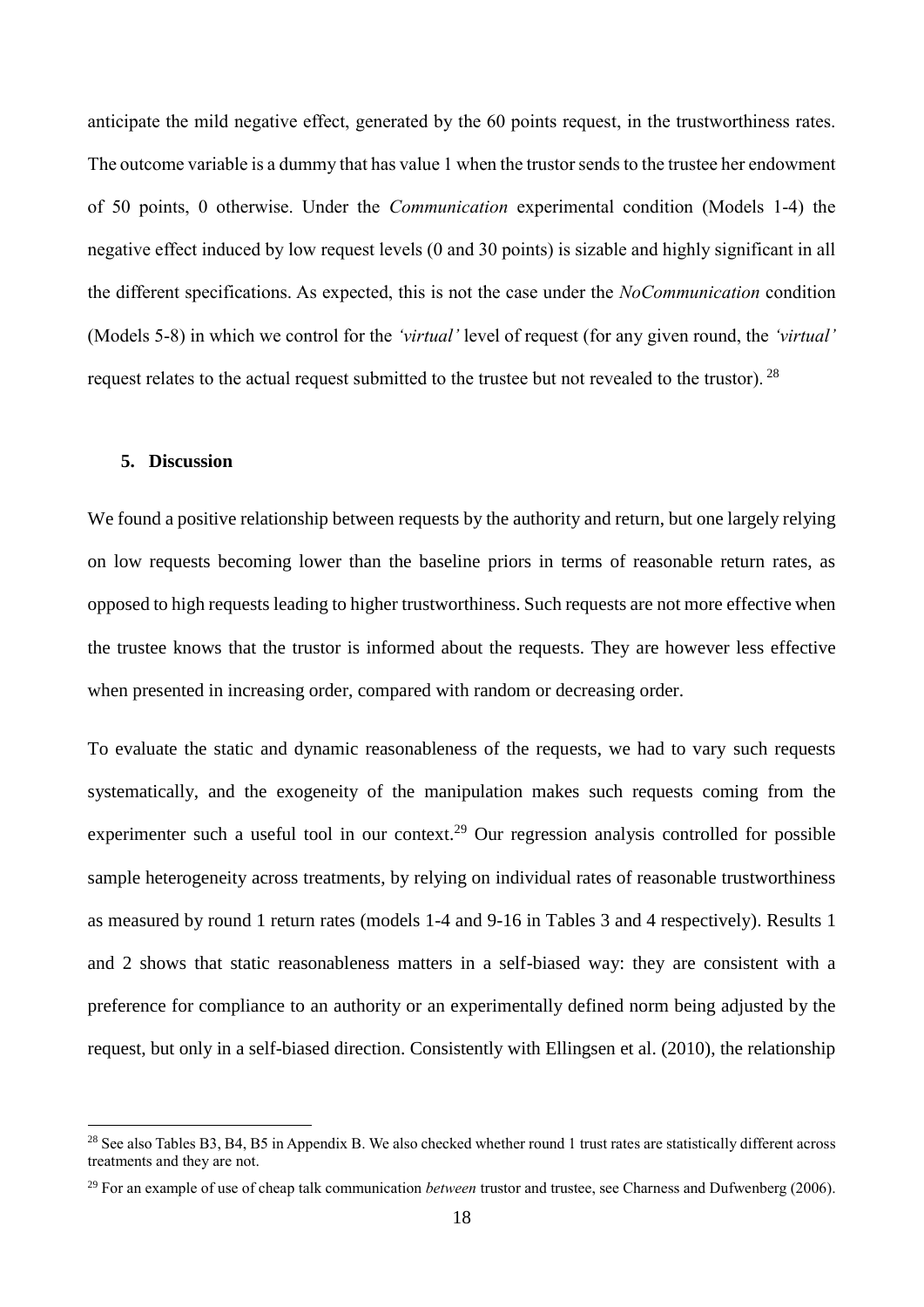is not strengthened by the trustee knowing that the trustor knows about the request. We cannot rule out some underlying response heterogeneity (Khalmetski et al., 2015), and it is plausible that the experimenter request is sufficient to guide the trustee or induce the experimentally defined norm, without any further effect from trustor knowledge of it.<sup>30</sup>

There is a significant literature showing how moral wiggle room is exploited in self-serving ways (e.g., Dana et al., 2007; Grossman, 2014) and that fairness is perceived in self-biased ways (e.g., Babcock and Loewenstein, 1997; Konow, 2005; Valdesolo and DeSteno, 2008; Kocher et al., 2017), and our findings are consistent with this research. In a sender-receiver game, Khalmetski (2016) find that, when the incentives for lying are high, the trustees tend not to take into account the trustors' high expectations. Charness et al. (2019) consider moral wiggle room in the context of trust games and find evidence that conformist participants are so in a self-serving way. Regner and Matthey (2015) contain a good recent discussion of the moral wiggle room literature and also in the context of trust games, find that 40% of reciprocators in their experiment exploited moral wiggle room.

Our experiment employs the experimental methodology of Cadsby et al. (2006), Silverman et al. (2014), Karakostas and Zizzo (2016) and Sonntag and Zizzo (2015) of using experimenter demand as a tool to define the norm by which behavior is expected in the experiment.<sup>31</sup> Such requests are effective in inducing greater compliance in a tax payment game (Cadsby et al., 2006), in line with previous work showing that a 'tax frame' induces greater tax payment than a neutral gamble frame of a tax decision (Alm et al., 1992); in a public good game, in terms of inducing greater contribution (Silverman et al., 2014; Sally, 1995); in an obedience game, where subjects are asked to destroy the

<sup>&</sup>lt;sup>30</sup> We also cannot rule out that the trustees did not believe that the trustors' expectations would be affected by the requests. This is however somewhat implausible since, as previously noted, on average trustors did change their behavior as a result of knowing about the requests, and trustees previously played as trustors. A related scenario, which has been suggested to us, would be one where trustees thought that the expectations of the trustors at the end of the experiment mattered, and that at the end of the experiment trustors would simply think of the sequence of requests as opposed to remembering the request specific to any given round. Of course this specific argument is based on a process of fairly sophisticated inference by the trustees, which is unlikely to have held when *NoCom* trustees first saw a request in round 2. However, when we compare mean return rates in round 2 between *Com* and *NoCom*, we still find no difference (Mann-Whitney *p =*0.31).

<sup>&</sup>lt;sup>31</sup> See Zizzo (2010) for a methodological discussion of deliberately using experimenter demand as an experimental tool.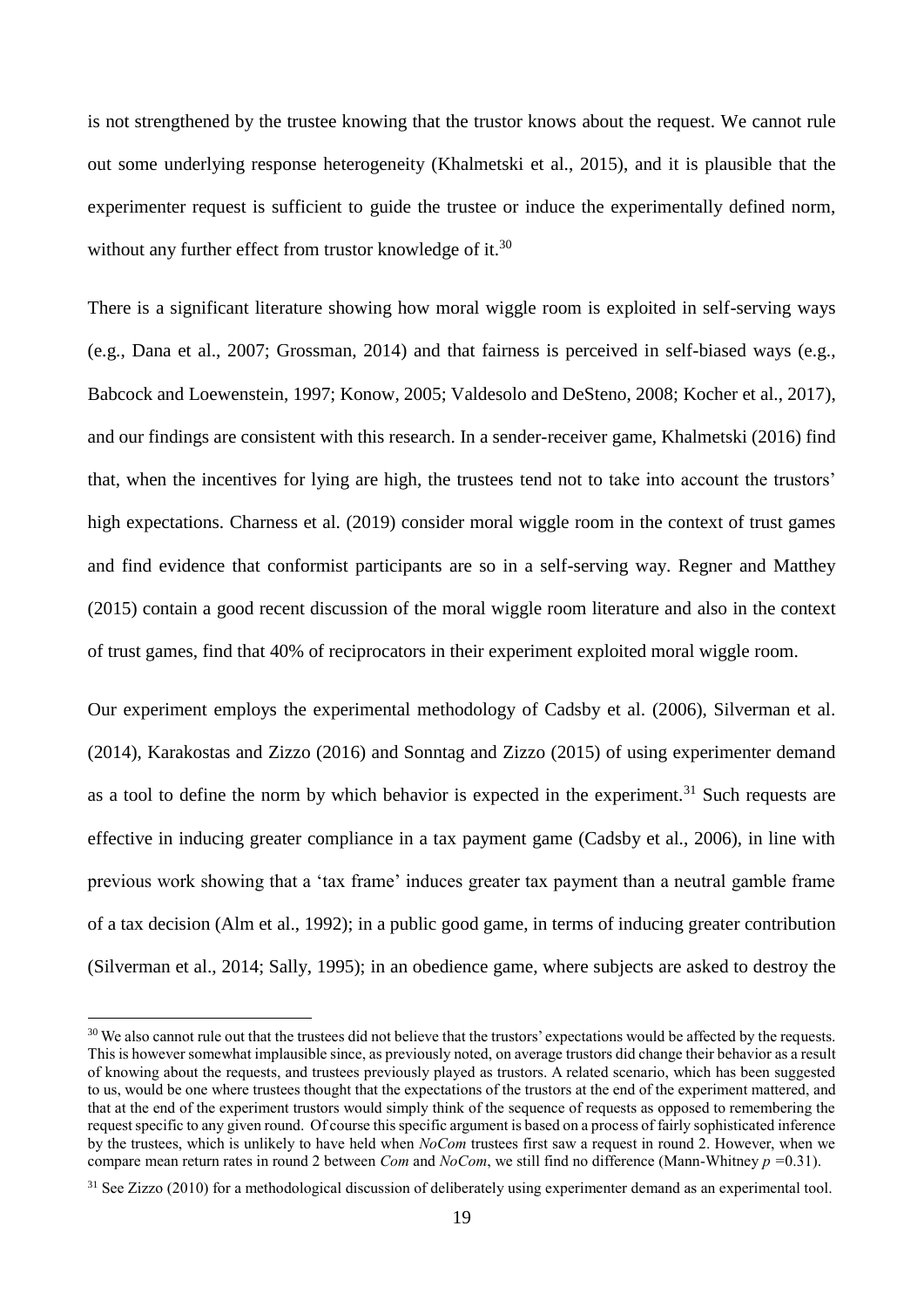money of others (Karakostas and Zizzo, 2016); in a dictator game, where asking increases giving (Andreoni and Rao, 2011); and in a Cournot oligopoly setting, where greater collusion is induced (Sonntag and Zizzo, 2015). A non-experimental example of the tendency to defer to authority is Harrington (1988), who provides evidence that firms tend to comply to environmental regulation to a much greater extent than theoretically predicted, that is, even when monitoring is rare, the punishment of the transgressors is unlikely and fines negligible. While it would require a more complex design given the loss of exogeneity of the request manipulation, one possible and natural extension of our work would be to compare requests by an authority with requests by peers; Silverman et al. (2012) have already looked at this in their public good contribution setting. While it is natural to claim that the experimenter is perceived to be in in a position of authority with respect to subjects in an experimenter laboratory (Zizzo, 2010), one possible avenue for future research would be to elicit subjects' perception of the request or make its source more transparent in order to verify whether this is indeed the case. It would also be interesting to vary how the degree of compliance by the subordinate affects the agent making the request. $32$ 

Result 4 shows that dynamic reasonableness matters. A "foot in the door" approach (Cialdini and Goldstein, 2004) of starting with a low request and then go higher can be problematic since the recipients of the requests can consider the ratcheting up of requests unreasonable and therefore discount these requests. This is again consistent with a self-biased perception of reasonableness. Once initially shifted downward by the initial very low requests and once a clear ratcheting up pattern is identified, reasonableness perceptions are hard to shift to the levels that we observe with a random order or a decreasing order in terms of return rates.

The dynamic reasonableness effect for the *Inc* treatment is not driven just by the initial anchoring at 0%. Under the *Rand* condition with a round 2 request of 0%, we observed significantly higher

<sup>&</sup>lt;sup>32</sup> Another direction for future research would be to provide request only as absolute numbers or only as percentages of the total amount, rather than as both as we did in our experiment.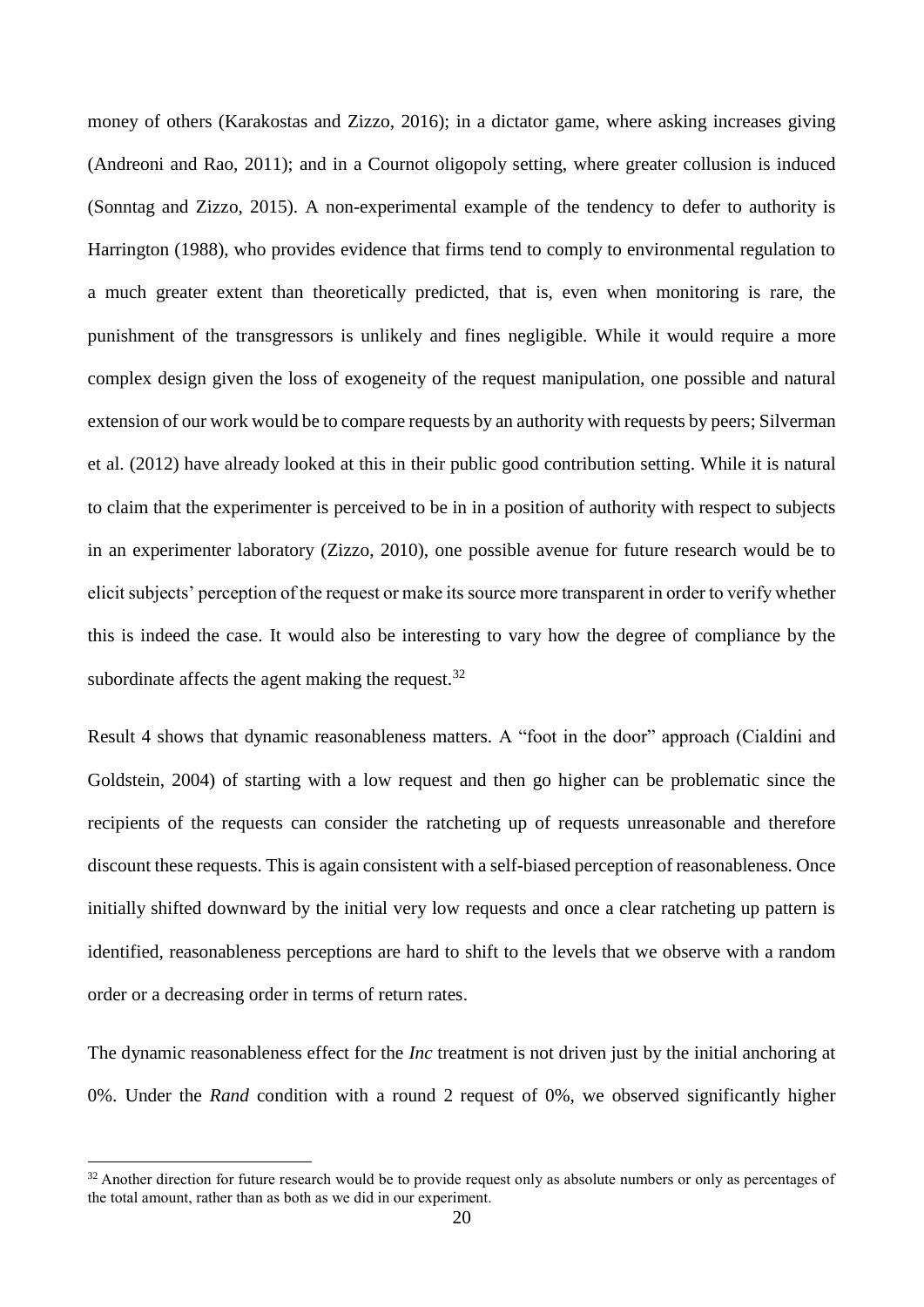trustworthiness in the subsequent rounds 3-7 than what we detected in the *Inc* condition (Mann-Whitney  $p<0.001$ ) in the analogous rounds. It is also not driven just by taking pairs of consecutive rounds: a regression on the return rate in the Rand treatment having the request from the previous round as an independent variable shows that this is not statistically significant. An alternative potential dynamic effect is that later requests lose credibility relative to early requests. This can be tested in the *Rand* treatment, wherein additional regression analysis we generally find that requests are still responsive to (low) requests in rounds 5-7, against this possibility. Still, more research is needed.

We did not elicit second-order beliefs of the trustee in this experiment. Due to the adoption of the strategy method in correspondence of different levels of the requests, it would have been cumbersome to operationalize and possibly distorting the trustee's behavior. Nevertheless, this could be an interesting avenue for future research, particularly if it were to separate out second-order beliefs of the trustor and second-order beliefs with respect to the experimenter. Equally, it would be interesting to tie this research with that on cheap talk between trustor and trustee in trust games as illustrated by Charness and Dufwenberg (2006); or to extend it to other settings such as gift exchange games. A further possible extension would be to run a control treatment with constant requests.

Our H5 posits that trustors are capable of correctly anticipating trustees' average responses. We found that trustors correctly take static reasonableness into account, but do not take into dynamic reasonableness into account. One conjecture for this is that, for simplicity in a first experiment, we did not tell trustors that trustees had seen requests in the same increasing order. We expect that trustees will have seen quickly enough that requests were in the same increasing order as they experienced, but nevertheless we may not rule out the possibility that this may have weakened their ability to take the dynamic reasonableness into account; further research providing explicit guidance to trustors on this point is needed. Another conjecture is that dynamic reasonableness is harder for trustors to appreciate, particularly in a setting such as ours where there is not opportunity for learning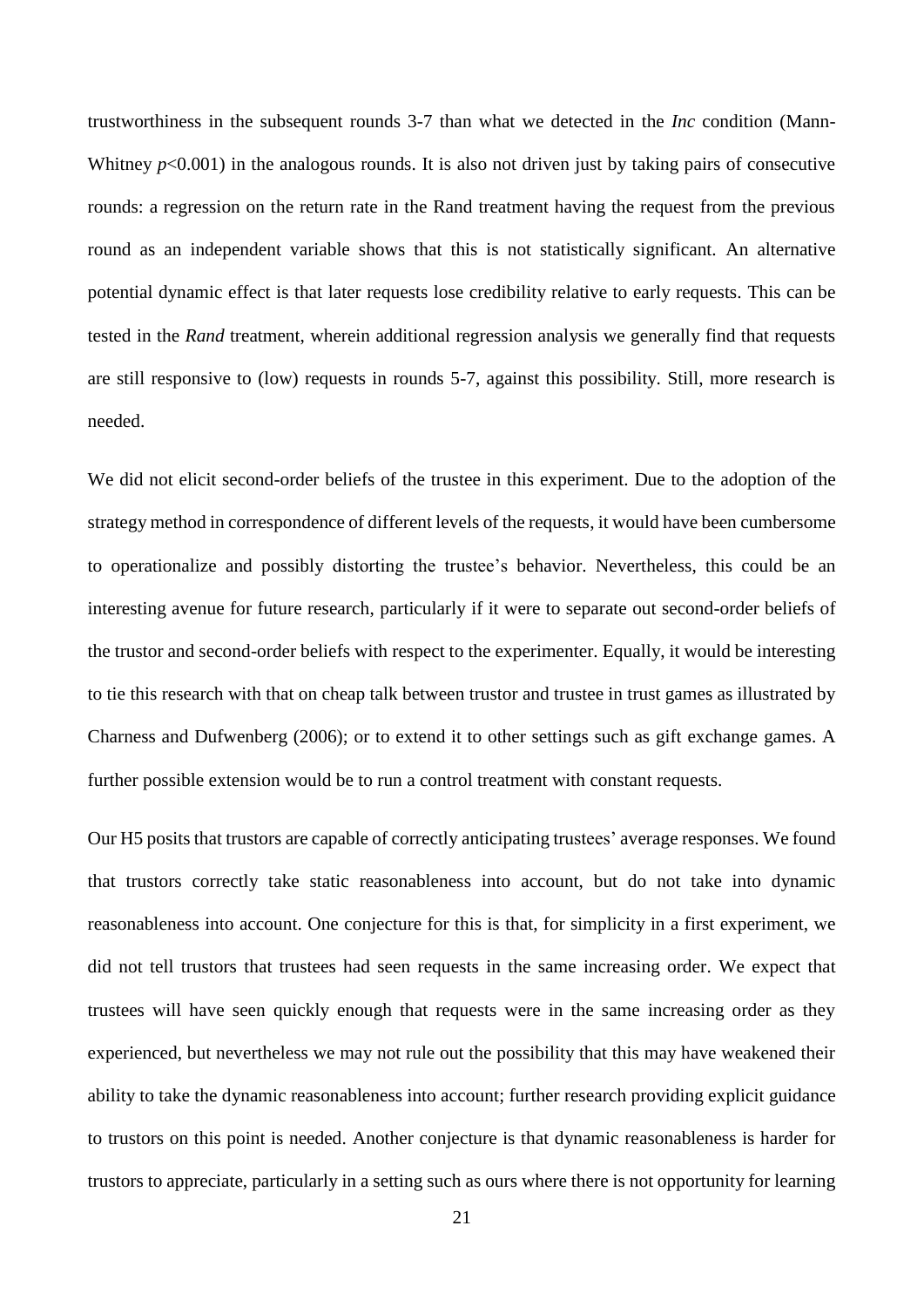feedback. We do find that, particularly when they do not know about what request has come to them, trustors project their own belief on what constitutes a reasonable request into whether trustors are likely to fulfil trust and, therefore, on whether they should be trusted in the first place; this also may change with experience. Repeated play with feedback would clearly be a useful avenue for further research.

Overall, there is a pessimistic message to our paper, in that overall requests do not help but may harm. Given the managerial importance of requests, it is important to identify the determinants of reasonableness and under what circumstances requests can be used to elicit greater trustworthiness. For example, the natural language phrasing of the requests  $-e.g.,$  whether they are framed more or less politely – and the extent to which persuasive arguments are made to justify the requests could matter.

#### **6. Conclusion**

There are two key messages from this paper. First, when requests are received from an authority, their reasonableness is taken into account in determining how to respond to them, but in a self-biased way. We have tested this intuition in the context of trust games where we found that both static and dynamic reasonableness of the requests matter when trustees decide how much to return-back to trustors. Static reasonableness refers to the level of the requests: when the request is too high, it does not generate additional return back to the trustors. Dynamic reasonableness refers to the order of successive requests: if requests keep ratcheting up, trustees return less than if requests of different size are presented in a random or decreasing order. In our experiment, trustors take the static reasonableness of the requests into account, while further research is needed with regard to whether they may take dynamic reasonableness into account. When deciding whether to trust, trustors also take into account their priors on what is reasonable, particularly when they do not know about the requests.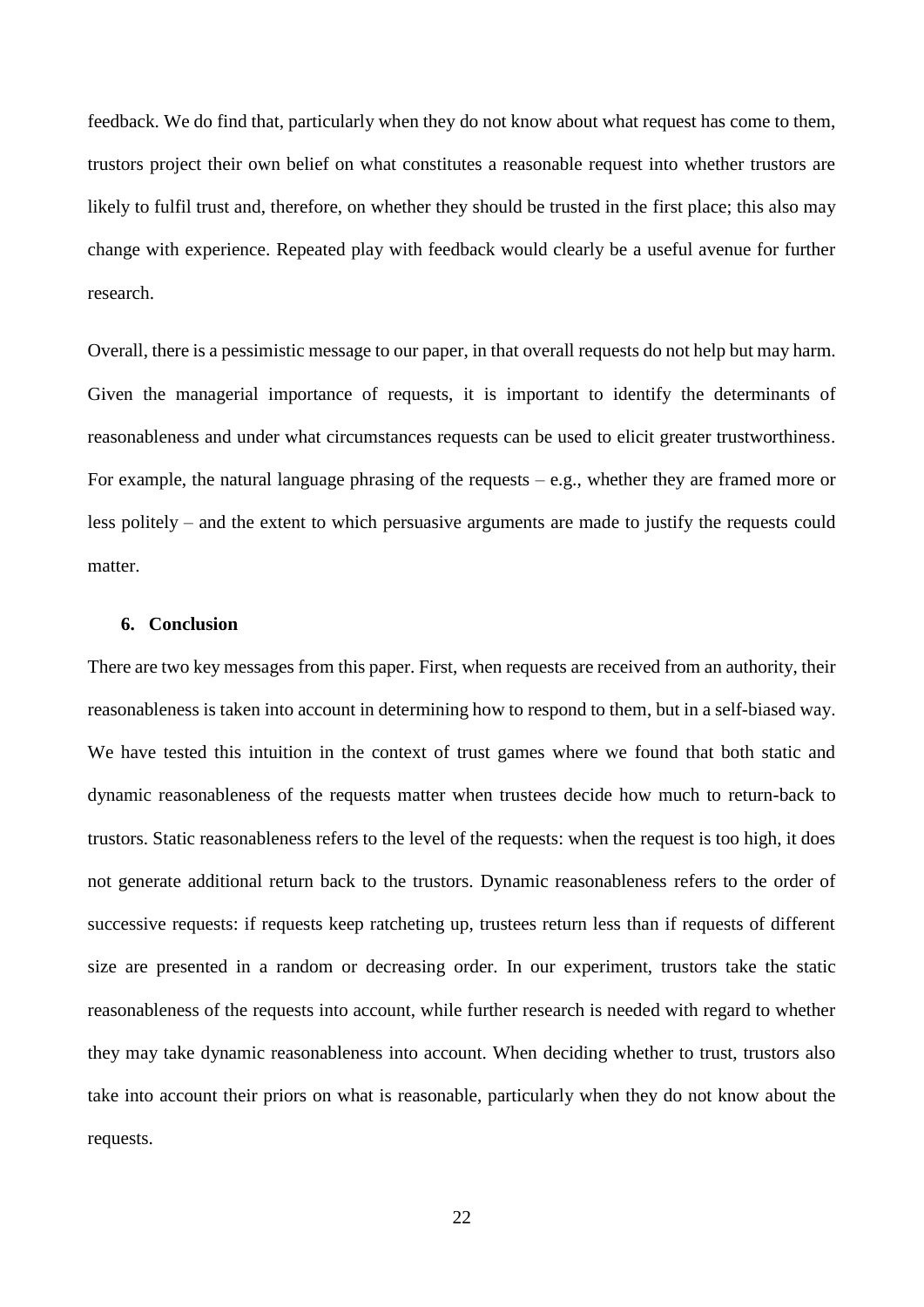The second message of our paper is that, in our trust game setting, requests never systematically increase return rates, but may decrease them. We interpret this in terms of moral wiggle room and, taken literally, it would imply that managerial neglect may not be detrimental to trustworthiness, but managerial activism could lead to lower rates of trustworthiness. Given the importance of requests as a managerial tool for organizations, further research should identify ways of mitigating such a detrimental effect and of making requests more effective.

#### **References**

Alm, J., McClelland, G.H., Schulze, W.D. (1992). Why do people pay taxes? *Journal of Public Economics* 48(1), 21-38.

Andreoni, J., Rao, J.M. (2011). The power of asking: How communication affects selfishness, empathy, and altruism. *Journal of Public Economics* 95, 513–520.

Attanasi, G., Battigalli, P., Nagel, R. (2016). Disclosure of belief-dependent preferences in a trust game. IGIER Working Paper 506, Bocconi University.

Babcock, L, Loewenstein, G. (1997). Explaining bargaining impasse: The role of self-serving biases. *Journal of Economic Perspectives* 11(1), 109-126.

Bacharach, M., Guerra, G., Zizzo, D.J. (2007). The self-fulfilling property of trust: An experimental study. *Theory and Decision* 63(4), 349-388.

Bartling, B., Schmidt, K.M. (2015). Reference points, social norms, and fairness in contract renegotiation. *Journal of the European Economic Association* 13, 98–129.

Battigalli, P., Dufwenberg, M. (2007). Guilt in games. *American Economic Review* 97(2), 170-176.

Battigalli, P., Dufwenberg, M., Smith, A. (2019). Frustration, aggression, and anger in leaderfollower games. *Games and Economic Behavior*, 117, 15-39.

Bellemare, C., Sebald, A., Strobel, M. (2011). Measuring the willingness to pay to avoid guilt: estimation using equilibrium and stated belief models. *Journal of Applied Econometrics* 26(3), 437- 453.

Ben-Ner, A., Putterman, L. (2009). Trust, communication and contracts: An experiment. *Journal of Economic Behavior & Organization*, 70(1-2), 106-121.

Ben-Ner, A., Putterman, L., Ren, T. (2011). Lavish returns on cheap talk: Two-way communication in trust games. *The Journal of Socio-Economics*, 40(1), 1-13.

Bicchieri, C., Lev-On, A., Chavez, A. (2010). The medium or the message? Communication relevance and richness in trust games. *Synthese*, 176(1), 125-147.

Blount, S., Thomas-Hunt, M.C., Neale, M.A. (1996). The price is right—or is it? A reference point model of two-party price negotiations. Organizational Behaviour and Human Decision Process 68,  $1-12.$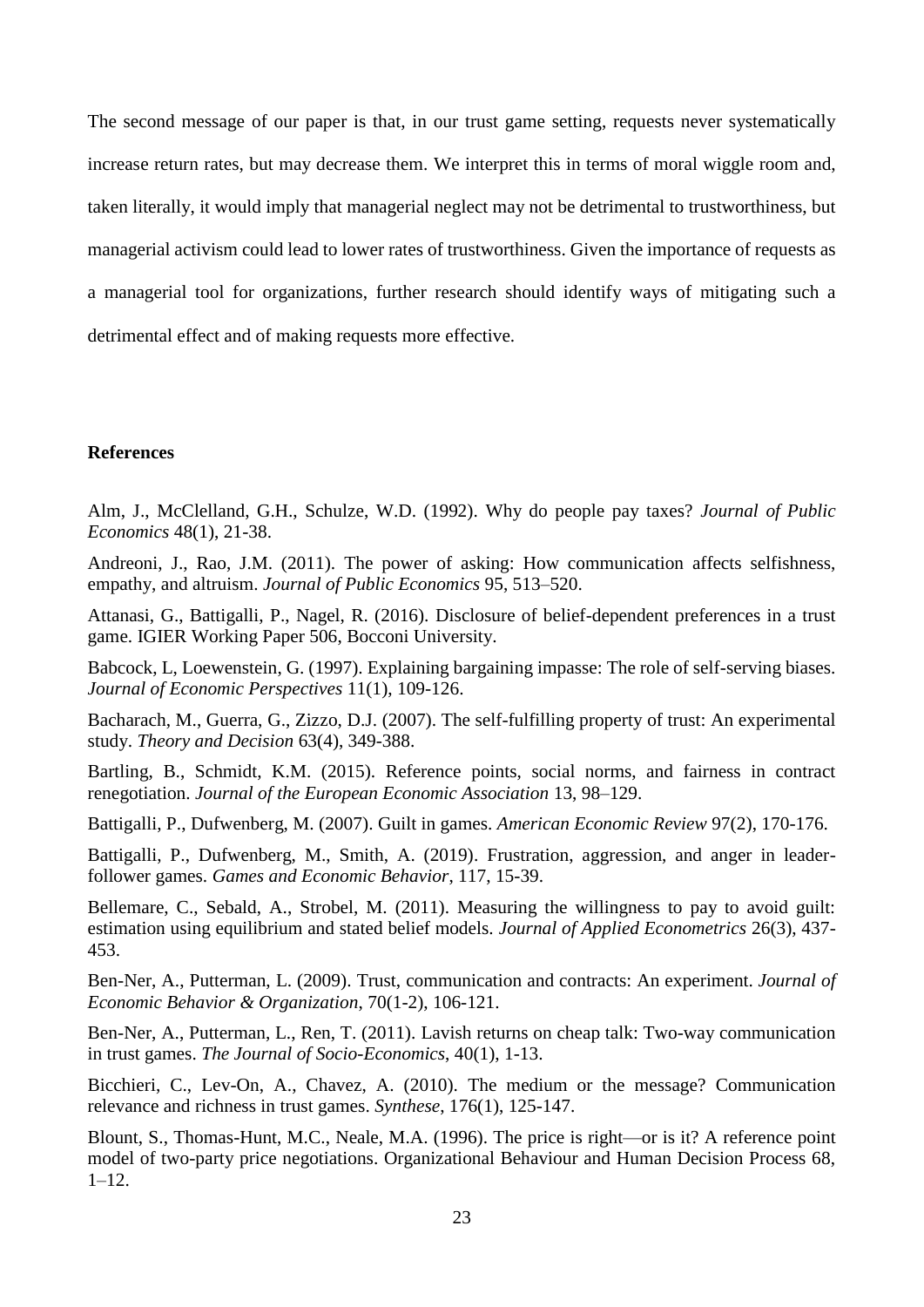Bolle, F., Tan, J.H.W., Zizzo, D.J. (2014). Vendettas. *American Economic Journal: Microeconomics* 6(2), 93-130.

Bolton, G.E., Karagözoğlu, E. (2016). On the influence of hard leverage in a soft leverage bargaining game: the importance of credible claims. *Games and Economic Behavior* 99,164–179.

Bracht, J., Feltovich, N. (2009). Whatever you say, your reputation precedes you: Observation and cheap talk in the trust game. *Journal of Public Economics*, 93(9-10), 1036-1044.

Brandts, J., Charness, G. (2011). The strategy versus the direct-response method: A first survey of experimental comparisons. *Experimental Economics* 14, 375-398.

Burks, S.V., Carpenter, J.P., Verhoogen, E. (2003). Playing both roles in the trust game. *Journal of Economic Behavior and Organization* 51, 195-216.

Cadsby, C.B., Maynes, E., Trivedi, V.U. (2006). Tax compliance and obedience to authority at home and in the lab: A new experimental approach. *Experimental Economics* 9, 343–359.

Charness, G., Dufwenberg, M. (2006). Promises and partnership. *Econometrica* 74, 1579-1601.

Charness, G., Naef, M., Sontuoso, A. (2019). Opportunistic conformism. *Journal of Economic Theory* 180, 100-134.

Cialdini, R., Goldstein, N. (2004). Social influence: Compliance and conformity. *Annual Review of Psychology* 55, 591-622.

Conrads, J., Reggiani, T. (2017). The effect of communication channels on promise-making and promise-keeping: Experimental evidence*. Journal of Economic Interaction and Coordination* 12(3): 595-611.

Dana J., Weber R., Kuang J. X. (2007). Exploiting moral wiggle room: Behavior inconsistent with a preference for fair outcomes. *Economic Theory* 33, 67-80

Dufwenberg, M. (2002). Marital investment, time consistency and emotions. *Journal of Economic Behavior and Organization* 48, 57-69.

Ederer, F., Stremitzer, A. (2017). Promises and expectations. *Games and Economic Behavior*. 106, 161-178

Ellingsen, T., Johannesson, M., Torsvik, G., Tjotta, S. (2010). Testing guilt aversion. *Games and Economic Behavior* 68(1), 95-107.

Esser, J. K., Komorita, S. S. (1975). Reciprocity and concession-making in bargaining. *Journal of Personality and Social Psychology* 31, 864-872.

Gächter, S., Riedl, A. (2005). Moral property rights in bargaining with infeasible claims. *Management Science* 51, 249–263.

Gilovich T., Jennings D. L., Jennings S. (1983). Causal focus and estimates of consensus: an examination of the false-consensus effect. *Journal of Personality and Social Psychology* 45, 550– 559.

Grossman, Z. (2014). Strategic ignorance and the robustness of social preferences. *Management Science* 60(11), 2659-2665.

Harrington, W. (1988). Enforcement leverage when penalties are restricted. *Journal of Public Economics* 37, 29-53.

Hauge, K.E. (2016). Generosity and guilt: The role of beliefs and moral standards of others. *Journal of Economic Psychology* 54, 35-43.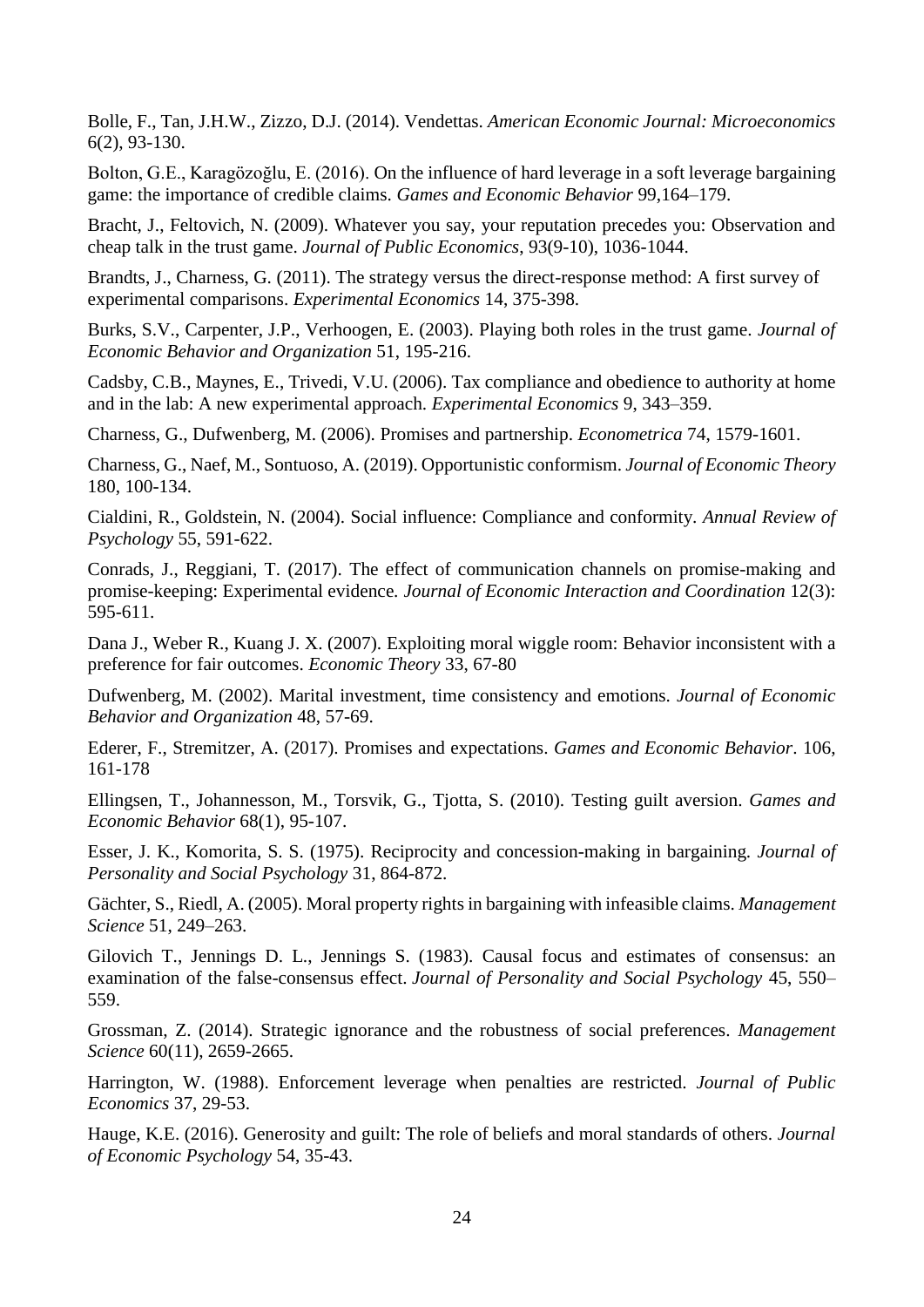Hilty, J.H., Carnevale, P.J. (1993). Black-hat/white-hat strategy in bilateral negotiation. *Organizational Behavior and Human Decision Processes* 55, 444-469.

Isoni, A. (2011). The willingness-to-accept/willingness-to-pay disparity in repeated markets: loss aversion or 'bad-deal'aversion? *Theory and Decision*, 71(3), 409-430.

Karakostas, A., Zizzo, D.J. (2016). Compliance and the power of authority. *Journal of Economic Behavior and Organization* 124, 67-80.

Kawagoe, T., Narita, Y. (2014). Guilt aversion revisited: an experimental test of a new model. *Journal of Economic Behavior and Organization* 102, 1-9.

Khalmetski, K. (2016). Testing guilt aversion with an exogenous shift in beliefs. *Games and Economic Behavior* 97, 110–119.

Khalmetski, K., Danilov, A., Sliwka, D. (2018). Norms and guilt. *CESifo Working Paper Series* No. 6999

Khalmetski, K., Ockenfels, A., Werner, P. (2015). Surprising gifts: Theory and laboratory evidence. *Journal of Economic Theory* 159, 163-208.

Kocher, M.G., Poulsen, O., Zizzo D.J. (2017). Social preferences, accountability, and wage bargaining. *Social Choice and Welfare* 48, 659-678.

Konow, J. (2005). Blind spots: The effects of information and stakes on fairness bias and dispersion. *Social Justice Research* 18, 349-390.

Korobkin, R., Guthrie, C. (2003-2004). Heuristics and biases at the bargaining table. *Marquette Law Review* 87, 795-808.

Kristensen, H. Gärling, T. (2000). Anchor points, reference points, and counteroffers in negotiations. *Group Decision and Negotiation* 9, 493–505.

Levy, J.S. (1997). Prospect theory, rational choice, and international relations. *International Studies Quarterly* 41, 87-112.

Pelligra, V., Reggiani, T., Zizzo, D.J. (2016). *Responding to (Un)Reasonable Requests*. IZA Discussion Paper No. 10189.

Regner, T., Matthey, A. (2015). Do reciprocators exploit or resist moral wiggle room? An experimental analysis. Jena Economics Research Paper 2015-27.

Reuben, E., Sapienza, P., Zingales, L. (2009). Is mistrust self-fulfilling? *Economics Letters* 104, 89- 91.

Rustichini, A., Villeval, M. C. (2014). Moral hypocrisy, power and social preferences. *Journal of Economic Behavior & Organization*, 107, 10-24.

Sally, D. (1995). Communication and cooperation in social dilemmas: A meta-analysis of experiments from 1958 to 1992. *Rationality and Society* 7(1), 58-92.

Schotter, A., Sopher, B. (2007). Advice and behavior in intergenerational ultimatum games: An experimental approach. *Games and Economic Behavior,* 58(2), 365-393.

Siegel, S., Fouraker, L. E. (1960). *Bargaining and group decision making*. New York: McGraw-Hill.

Silverman, D., Slemrod, J., Uler, N. (2014). Distinguishing the role of authority in and authority to. *Journal of Public Economics* 113(1), 32-42.

Sitzia, S., Zizzo, D.J. (2012). Price lower and then higher or price higher and then lower? *Journal of Economic Psychology* 33(6), 1084-1099.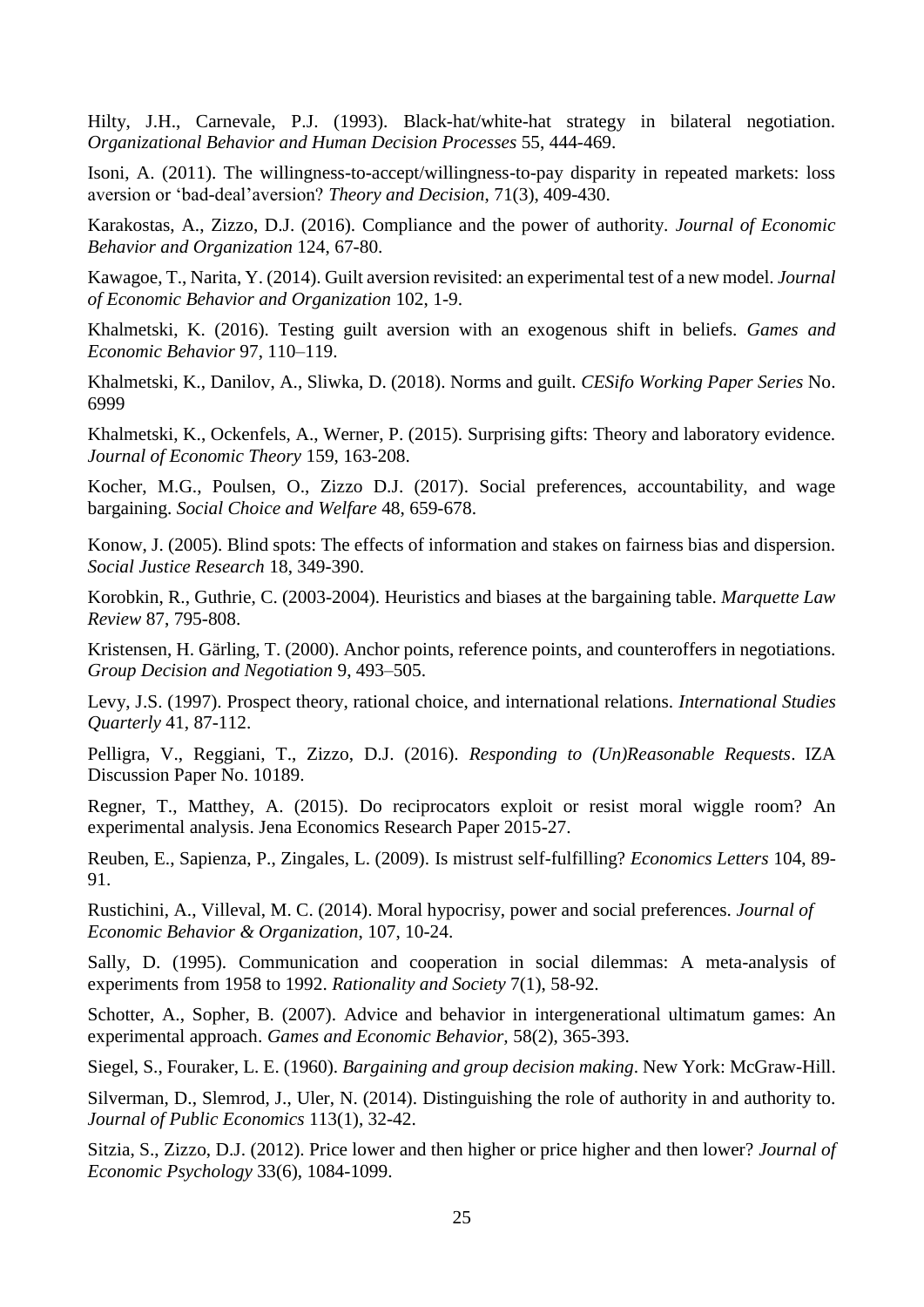Sliwka, D., Werner, P. (2017). Wage increases and the dynamics of reciprocity. *Journal of Labor Economics, 35(2), 299-344.*

Sonntag, A., Zizzo, D.J. (2015). Institutional authority and collusion. *Southern Economic Journal*.

Valdesolo, P., DeSteno, D. (2008). The Duality of Virtue: Deconstructing the Moral Hypocrite. *Journal of Experimental Social Psychology* 44, 1334-1338.

Vanberg, C. (2008). Why do people keep their promises? An experimental test of two explanations *Econometrica*, 76, 1467-1480

Zizzo, D.J. (2003). Empirical Evidence on Interdependent Preferences: Nature or Nurture? Cambridge Journal of Economics 27(6), 867-880.

Zizzo, D.J. (2010). Experimenter demand effects in economic experiments. *Experimental Economics*  13, 75–98.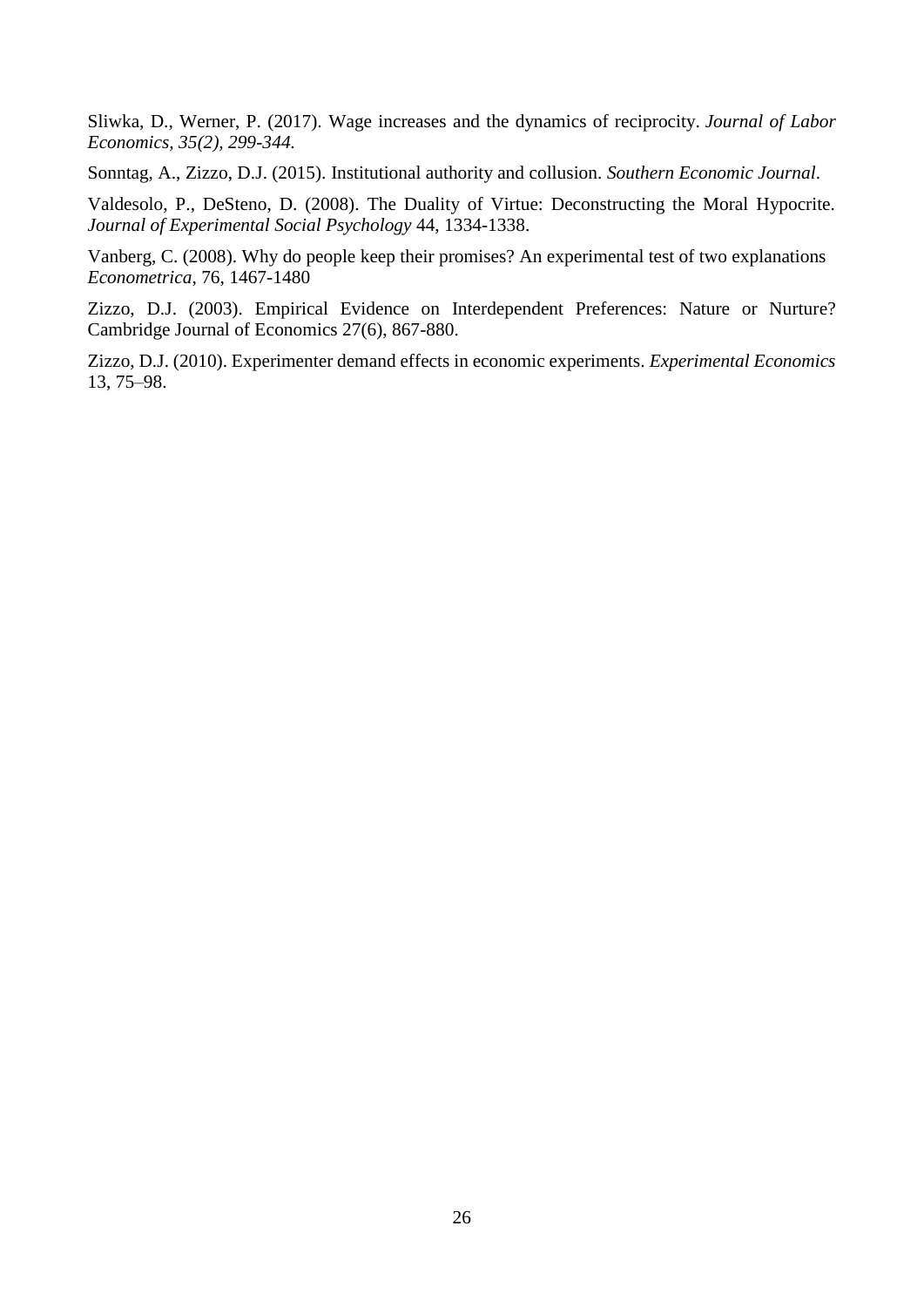**Figure 1: Mean Trustworthiness by Increasing / Decreasing / Random order**



Panel A: *Increasing* Order

Panel B: *Decreasing* Order



Panel C: *Random* Order



*Notes*: This figure contains the mean points returned for each request level in the *Inc* (panel A), *Dec* (panel B) and *Rand* (panel C) treatments. The horizontal dotted red line indicates the corresponding round 1 baseline return rate.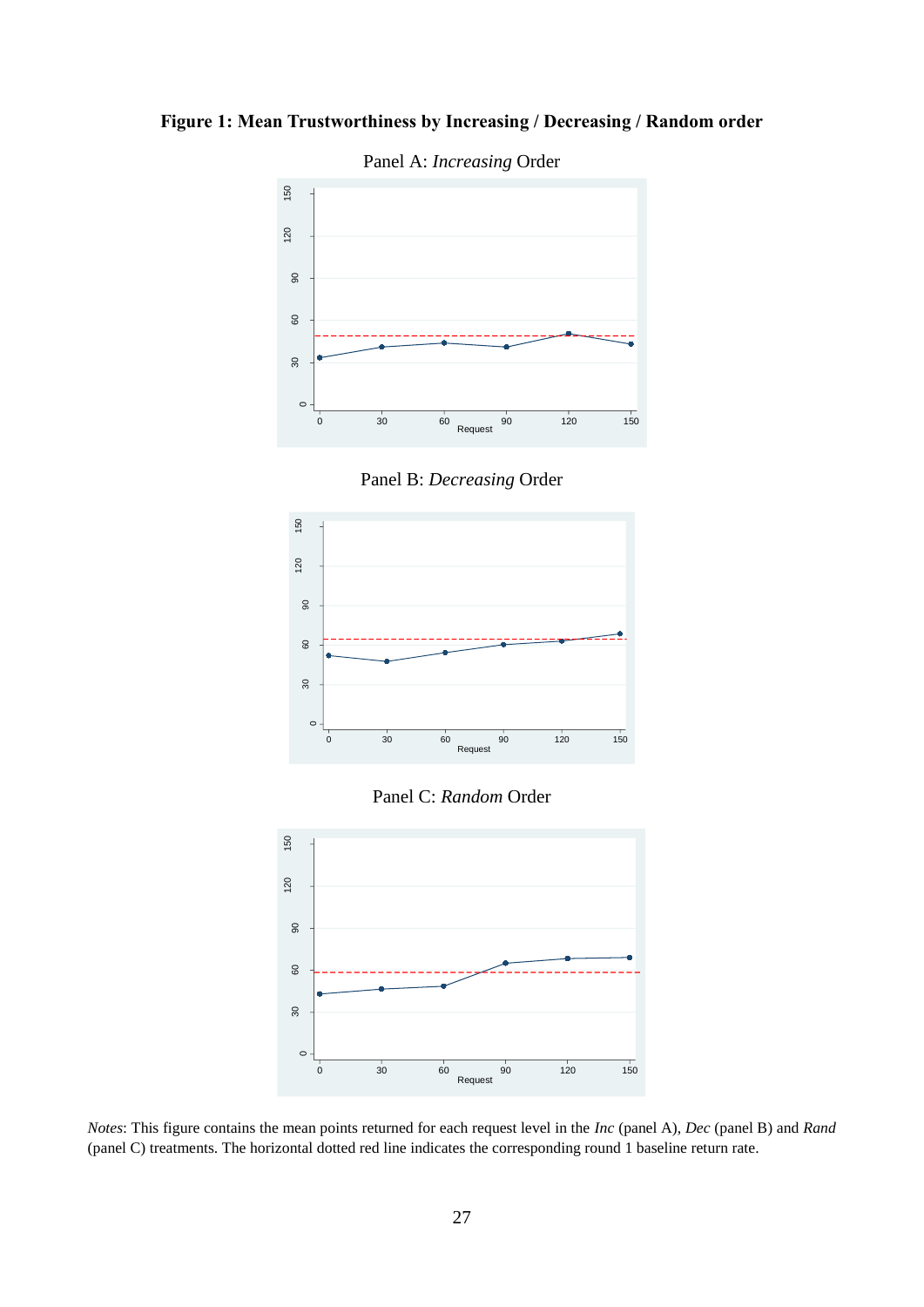|            | NoCom Com |    | (total) |
|------------|-----------|----|---------|
| <i>Inc</i> | 20        | 20 | 40      |
| Dec        | 20        | 20 | 40      |
| Rand       | 20        | 20 | 40      |
| (total)    | 60        | 60 | 120     |

**Table 1: Factorial design, number of subjects by treatments**

L

l,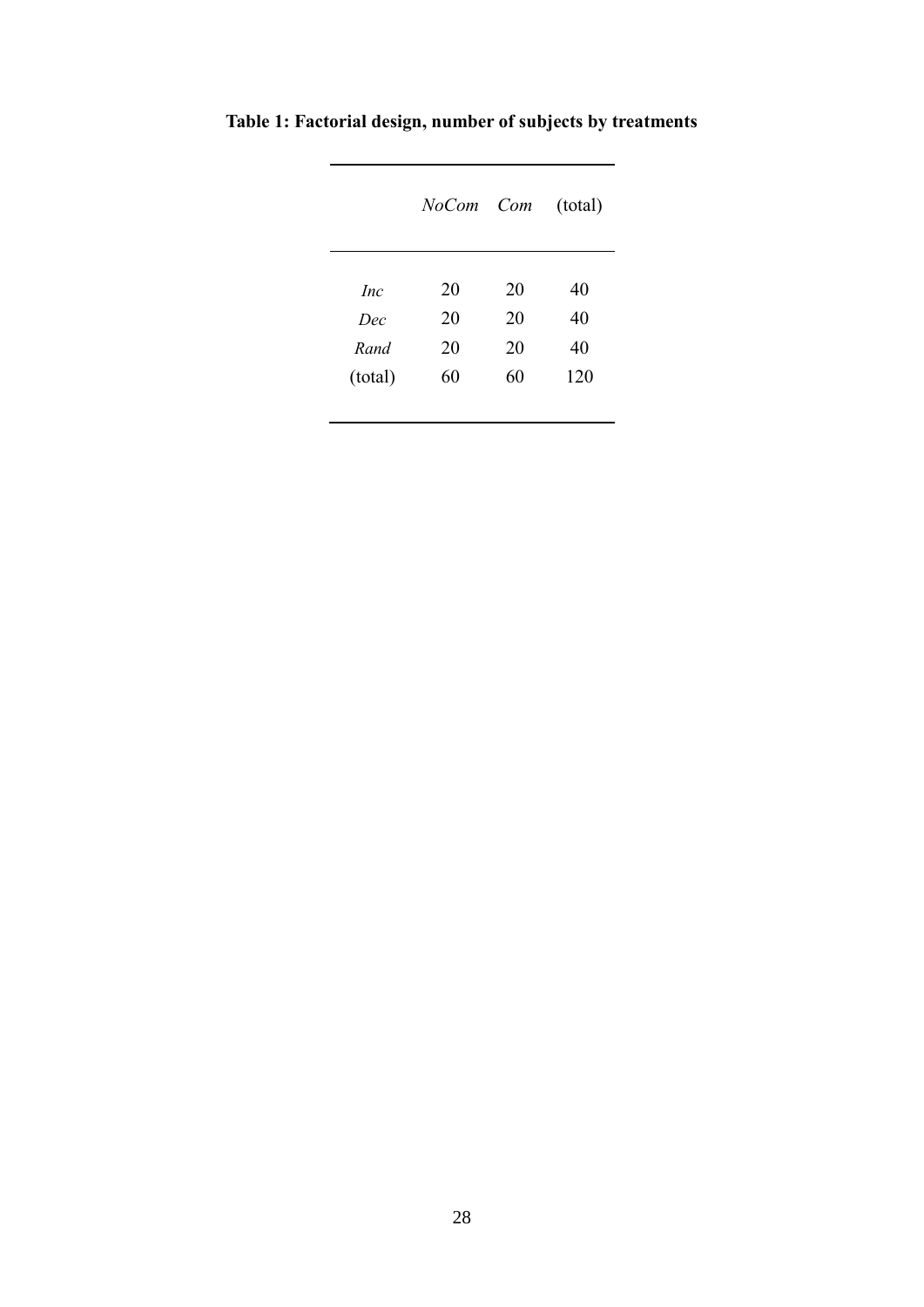|                          | <b>NoCom</b>        | Com                 | <b>NoCom</b>        | Com                 | <b>NoCom</b>        | Com              |
|--------------------------|---------------------|---------------------|---------------------|---------------------|---------------------|------------------|
|                          | <b>Inc</b>          | <i>Inc</i>          | <b>Dec</b>          | <b>Dec</b>          | Rand                | Rand             |
| <b>Round 1- baseline</b> |                     |                     |                     |                     |                     |                  |
| (no request)             | [50.5]<br>(45%)     | [50.5]<br>(45%)     | [63.5]<br>(65%)     | $[65]$<br>(65%)     | [63]<br>$(60\%)$    | [53.35]<br>(45%) |
| Request 0%               |                     |                     |                     |                     |                     |                  |
| (0 <sub>pts</sub> )      | [31.75]<br>$(50\%)$ | [35.3]<br>(20%)     | [56.5]<br>(65%)     | [47.75]<br>$(30\%)$ | [56.85]<br>$(60\%)$ | [29.25]<br>(20%) |
| Request 20%              |                     |                     |                     |                     |                     |                  |
| $(30 \text{ pts})$       | [42.5]<br>$(50\%)$  | [39.75]<br>$(40\%)$ | $[54]$<br>$(60\%)$  | [41.25]<br>(45%)    | [60.4]<br>(55%)     | [32.5]<br>(35%)  |
| Request 40%              |                     |                     |                     |                     |                     |                  |
| $(60 \text{ pts})$       | $[40]$<br>(25%)     | $[48]$<br>(70%)     | $[56]$<br>$(60\%)$  | [52.65]<br>$(50\%)$ | [51.55]<br>(55%)    | [45.75]<br>(60%) |
| Request 60%              |                     |                     |                     |                     |                     |                  |
| $(90 \text{ pts})$       | [42.5]<br>$(60\%)$  | [39.75]<br>$(60\%)$ | [71.75]<br>(45%)    | [48.85]<br>(70%)    | [71.8]<br>(70%)     | [58.1]<br>(60%)  |
| Request 80%              |                     |                     |                     |                     |                     |                  |
| $(120 \text{ pts})$      | [48.75]<br>$(40\%)$ | [52.5]<br>$(60\%)$  | [67.25]<br>$(50\%)$ | $[59]$<br>(60%)     | [77.05]<br>$(60\%)$ | [59.5]<br>(75%)  |
| Request 100% (150        |                     |                     |                     |                     |                     |                  |
| pts)                     | [46.5]<br>(35%)     | [39.75]<br>(35%)    | $[70]$<br>(55%)     | [67.25]<br>(55%)    | [70.95]<br>(55%)    | [67.25]<br>(65%) |
| Round 8                  |                     |                     |                     |                     |                     |                  |
| (no request)             | $[43]$<br>(50%)     | [59.25]<br>(40%)    | $[63]$<br>(55%)     | $[55]$<br>(80%)     | [64.8]<br>$(50\%)$  | $[52]$<br>(45%)  |

#### **Table 2: Descriptives**

*Notes:* In square brackets: Mean trustworthiness rate - points returned by the trustee to the trustor out of 150 points, by request/treatment. In standard brackets: Trust rate - share of trustors sending 50 points to trustees.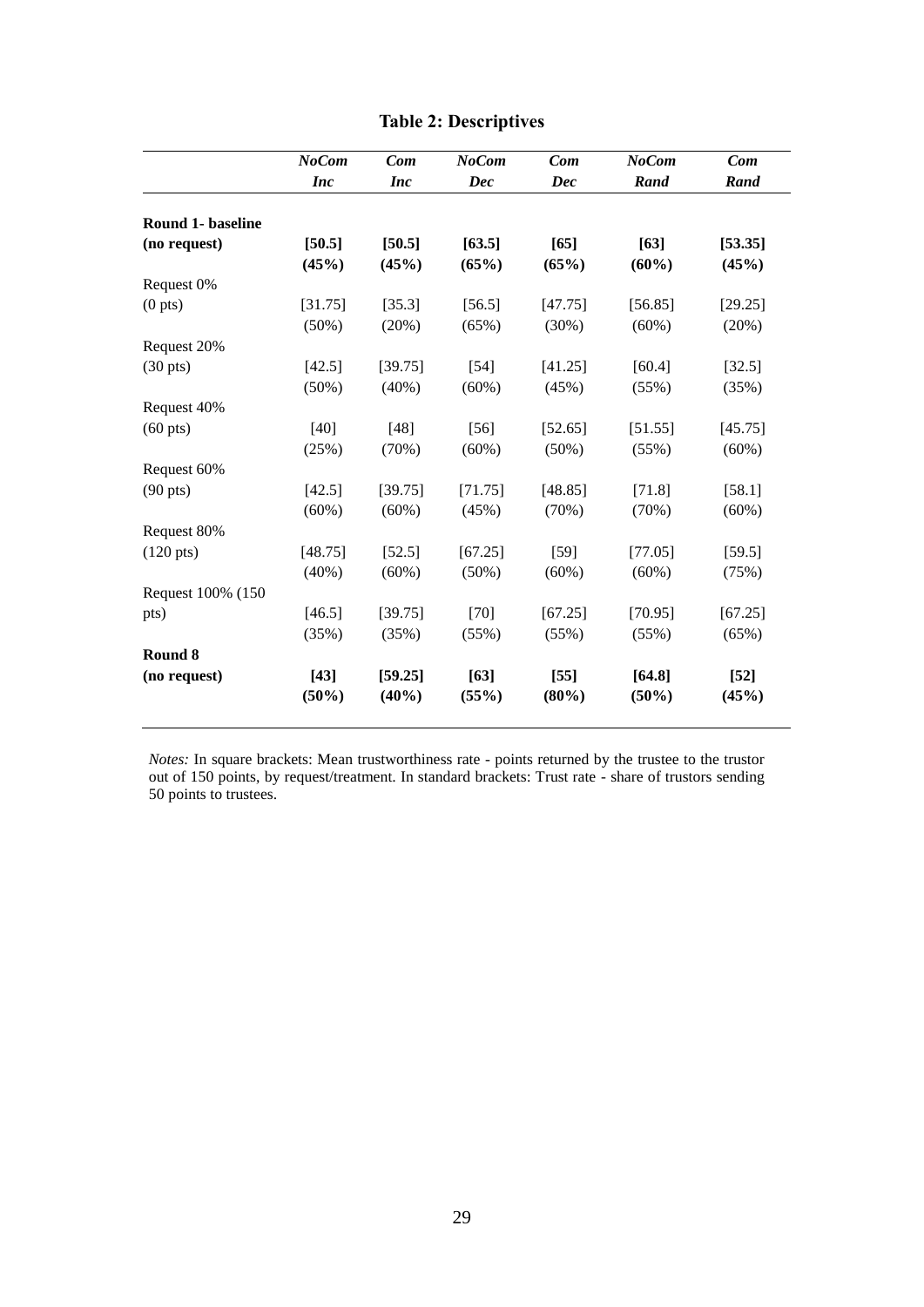| Outcome: Points returned           |              | $[2]$        | $[3]$        | $[4]$        | $[5]$                | $[6]$                | $[7]$                | $[8]$                |
|------------------------------------|--------------|--------------|--------------|--------------|----------------------|----------------------|----------------------|----------------------|
| Reasonable trustworthiness<br>rate |              |              |              |              | $1.037***$<br>(0.08) | $1.036***$<br>(0.08) | $1.047***$<br>(0.08) | $1.046***$<br>(0.08) |
| <i>Inc</i>                         | $-29.116*$   | $-29.102*$   | $-31.730*$   | $-31.707*$   | $-17.022**$          | $-17.010**$          | $-16.611**$          | $-16.589**$          |
|                                    | (14.94)      | (14.93)      | (16.20)      | (16.19)      | (7.72)               | (7.71)               | (8.29)               | (8.27)               |
| Dec                                | $-5.016$     | $-5.030$     | $-6.812$     | $-6.822$     | $-7.123$             | $-7.162$             | $-6.363$             | $-6.400$             |
|                                    | (15.11)      | (15.11)      | (15.34)      | (15.34)      | (7.15)               | (7.15)               | (7.36)               | (7.36)               |
| Com                                | $-21.202$    | $-21.240$    | $-23.915$    | $-23.944$    | $-10.331$            | $-10.381$            | $-11.370$            | $-11.410$            |
|                                    | (14.89)      | (14.89)      | (16.59)      | (16.58)      | (8.79)               | (8.80)               | (9.78)               | (9.77)               |
| $Com*Inc$                          | 24.784       | 24.791       | 31.429       | 31.416       | 15.916               | 15.931               | 16.479               | 16.475               |
|                                    | (21.08)      | (21.07)      | (24.92)      | (24.91)      | (11.60)              | (11.58)              | (12.74)              | (12.72)              |
| $Com*Dec$                          | 12.107       | 12.146       | 13.552       | 13.586       | 0.649                | 0.706                | 0.746                | 0.799                |
|                                    | (20.81)      | (20.81)      | (21.00)      | (21.00)      | (11.28)              | (11.28)              | (11.19)              | (11.19)              |
| Request_0                          | $-19.631***$ | $-21.466***$ | $-19.621***$ | $-21.470***$ | $-18.620***$         | $-20.442***$         | $-18.567***$         | $-20.384***$         |
|                                    | (3.87)       | (5.29)       | (3.89)       | (5.31)       | (3.72)               | (5.14)               | (3.72)               | (5.15)               |
| Request_30                         | $-14.185***$ | $-13.876**$  | $-14.150***$ | $-13.888**$  | $-13.060***$         | $-13.339**$          | $-13.103***$         | $-13.374**$          |
|                                    | (4.08)       | (5.70)       | (4.07)       | (5.71)       | (3.94)               | (5.60)               | (3.94)               | (5.59)               |
| Request_60                         | $-8.959***$  | $-11.215*$   | $-8.941***$  | $-11.215*$   | $-8.899***$          | $-11.396*$           | $-8.954***$          | $-11.436*$           |
|                                    | (2.74)       | (6.44)       | (2.73)       | (6.45)       | (2.76)               | (6.37)               | (2.75)               | (6.35)               |
| Request_90                         | $-2.256$     | $-4.727$     | $-2.210$     | $-4.699$     | $-1.514$             | $-4.218$             | $-1.532$             | $-4.211$             |
|                                    | (3.79)       | (5.92)       | (3.79)       | (5.93)       | (3.73)               | (5.84)               | (3.72)               | (5.83)               |
| Request_120                        | 2.946        | 2.586        | 2.972        | 2.566        | 4.093                | 3.176                | 4.059                | 3.156                |
|                                    | (4.05)       | (5.18)       | (4.06)       | (5.20)       | (3.96)               | (5.09)               | (3.96)               | (5.09)               |
| Request_150                        | 3.481        | 1.515        | 3.470        | 1.492        | 4.293                | 2.348                | 4.291                | 2.348                |
|                                    | (4.76)       | (5.74)       | (4.76)       | (5.75)       | (4.59)               | (5.60)               | (4.59)               | (5.60)               |
| round 8                            |              | $-2.027$     |              | $-2.040$     |                      | $-1.667$             |                      | $-1.742$             |
|                                    |              | (3.07)       |              | (3.09)       |                      | (3.15)               |                      | (3.12)               |
| round dummies                      | $_{\rm NO}$  | <b>YES</b>   | $_{\rm NO}$  | <b>YES</b>   | $\rm NO$             | <b>YES</b>           | $_{\rm NO}$          | <b>YES</b>           |
| demographics                       | $\rm NO$     | NO           | <b>YES</b>   | <b>YES</b>   | $\rm NO$             | $\rm NO$             | <b>YES</b>           | <b>YES</b>           |
| Constant                           | 66.794***    | 67.829***    | 68.885***    | 69.908***    | 1.326                | 2.242                | 3.302                | 4.233                |
|                                    | (10.63)      | (10.81)      | (15.57)      | (15.78)      | (8.23)               | (7.74)               | (9.51)               | (9.09)               |
| Pseudo $R^2$                       | 0.006        | 0.007        | 0.007        | 0.007        | 0.088                | 0.088                | 0.089                | 0.089                |
| Obs.                               | 960          | 960          | 960          | 960          | 960                  | 960                  | 960                  | 960                  |

#### **Table 3: Tobit regressions on trustworthiness (rounds 1-8)**

*Notes*: Outcome, points returned. Tobit regressions. Robust standard errors clustered at the individual level are reported in brackets. Models 1 - 8 include observations from all rounds in the first stage; Random and Round 1 without request are captured in the Constant term. Three stars, two stars, and one star refer to significant effects at the 1%, 5%, and 10% level respectively.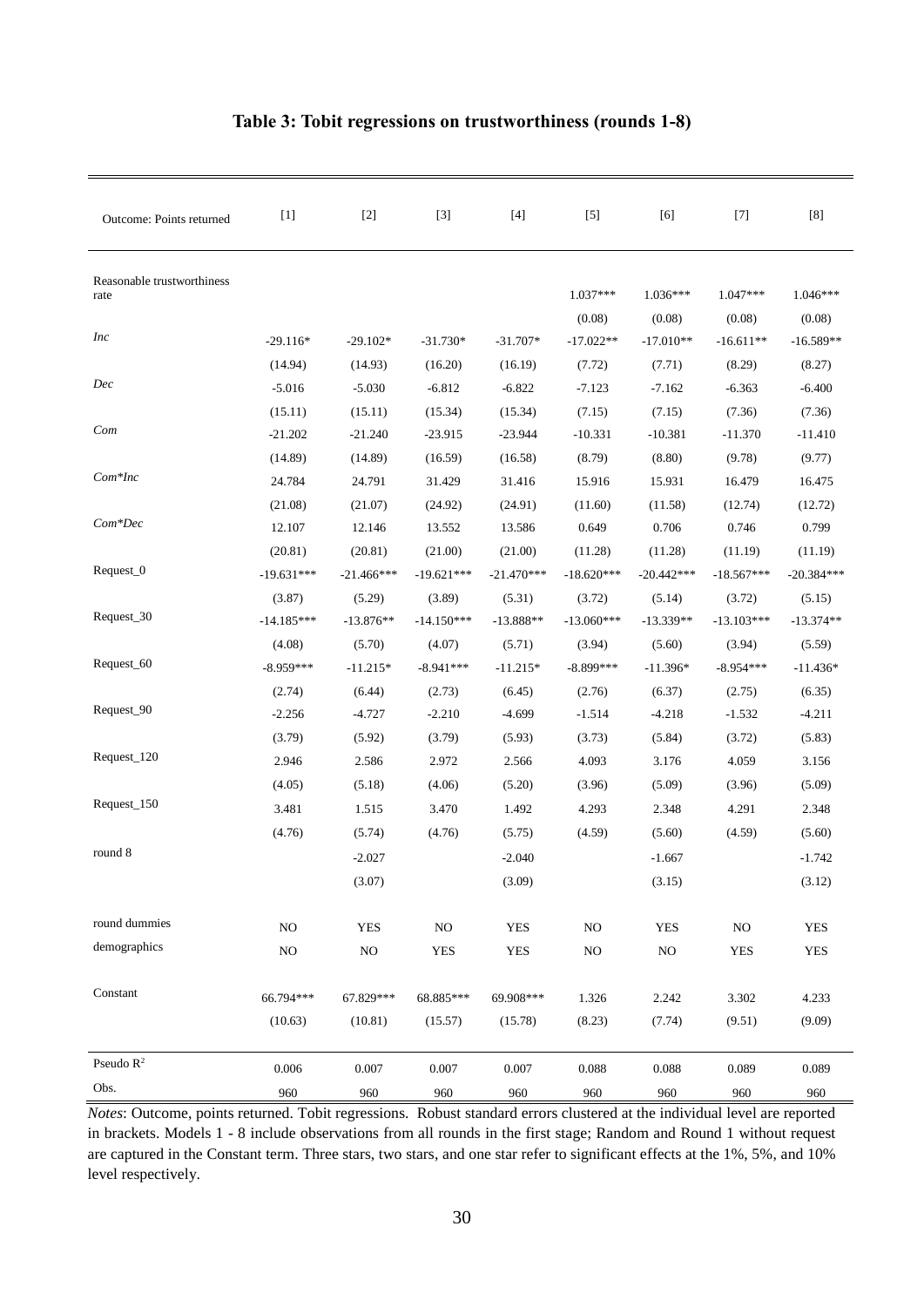| Outcome: Points returned           | $[9]$        | $[10]$       | $[11]$       | $[12]$       | $[13]$       | $[14]$       | $[15]$         | $[16]$                 |
|------------------------------------|--------------|--------------|--------------|--------------|--------------|--------------|----------------|------------------------|
| Reasonable trustworthiness<br>rate |              |              |              |              | $0.986***$   | $0.986***$   | 0.998 ***      | 0.998***               |
|                                    |              |              |              |              | (0.09)       | (0.09)       | (0.09)         | (0.09)                 |
| <i>Inc</i>                         | $-31.419**$  | $-31.392**$  | $-33.493**$  | $-33.453**$  | $-20.174**$  | $-20.142**$  | $-19.400**$    | $-19.355**$            |
|                                    | (14.90)      | (14.89)      | (16.00)      | (15.98)      | (9.10)       | (9.09)       | (9.67)         | (9.66)                 |
| Dec                                | $-5.976$     | $-5.990$     | $-7.284$     | $-7.293$     | $-8.217$     | $-8.254$     | $-7.134$       | $-7.168$               |
|                                    | (15.21)      | (15.21)      | (15.38)      | (15.38)      | (8.28)       | (8.28)       | (8.51)         | (8.52)                 |
| Com                                | $-24.276$    | $-24.318$    | $-26.568$    | $-26.597$    | $-13.920$    | $-13.970$    | $-14.631$      | $-14.664$              |
|                                    | (15.42)      | (15.42)      | (17.03)      | (17.02)      | (10.65)      | (10.66)      | (11.71)        | (11.72)                |
| $Com*Inc$                          | 24.967       | 24.961       | 30.563       | 30.526       | 16.777       | 16.775       | 16.663         | 16.629                 |
|                                    | (21.78)      | (21.77)      | (25.29)      | (25.28)      | (14.32)      | (14.32)      | (15.43)        | (15.43)                |
| $Com*Dec$                          | 13.003       | 13.049       | 14.295       | 14.333       | 2.353        | 2.412        | 2.331          | 2.382                  |
|                                    | (21.48)      | (21.48)      | (21.62)      | (21.62)      | (13.58)      | (13.59)      | (13.44)        | (13.46)                |
| Request_0                          | $-23.355***$ | $-23.216***$ | $-23.327***$ | $-23.190***$ | $-23.296***$ | $-23.163***$ | $-23.234***$   | $-23.098***$           |
|                                    | (5.91)       | (5.87)       | (5.92)       | (5.89)       | (5.75)       | (5.71)       | (5.74)         |                        |
| Request_30                         | $-17.759***$ | $-15.437**$  | $-17.729***$ | $-15.436**$  | $-17.481***$ | $-15.706***$ | $-17.533***$   | (5.71)<br>$-15.748***$ |
|                                    | (5.58)       | (5.99)       | (5.59)       |              |              | (5.91)       |                |                        |
| Request_60                         |              | $-12.745**$  |              | (6.02)       | (5.45)       |              | (5.46)         | (5.91)                 |
|                                    | $-12.454**$  |              | $-12.430**$  | $-12.720**$  | $-13.186***$ | $-13.734**$  | $-13.242***$   | $-13.770**$            |
| Request_90                         | (5.03)       | (6.44)       | (5.03)       | (6.45)       | (4.93)       | (6.33)       | (4.92)         | (6.31)                 |
|                                    | $-5.771$     | $-6.282$     | $-5.725$     | $-6.235$     | $-5.848$     | $-6.612$     | $-5.871$       | $-6.606$               |
|                                    | (4.94)       | (5.65)       | (4.94)       | (5.65)       | (4.75)       | (5.45)       | (4.75)         | (5.45)                 |
| Request_120                        | $-0.571$     | 1.070        | $-0.535$     | 1.079        | $-0.294$     | 0.826        | $-0.325$       | 0.811                  |
|                                    | (4.45)       | (4.87)       | (4.46)       | (4.88)       | (4.29)       | (4.70)       | (4.28)         | (4.69)                 |
| round dummies                      | NO           | <b>YES</b>   | NO.          | <b>YES</b>   | NO           | <b>YES</b>   | N <sub>O</sub> | <b>YES</b>             |
| demographics                       | NO           | NO           | <b>YES</b>   | <b>YES</b>   | NO           | NO           | <b>YES</b>     | <b>YES</b>             |
|                                    |              |              |              |              |              |              |                |                        |
| Constant                           | 72.433***    | 73.313***    | 75.003***    | 75.855***    | 10.733       | 11.664       | 13.090         | 13.956                 |
|                                    | (10.72)      | (11.08)      | (16.04)      | (16.06)      | (10.55)      | (11.03)      | (12.00)        | (12.36)                |
| Pseudo $R^2$                       | 0.008        | 0.008        | 0.008        | 0.008        | 0.072        | 0.073        | 0.073          | 0.073                  |
| Obs.                               | 720          | 720          | 720          | 720          | 720          | 720          | 720            | 720                    |

#### **Table 4: Tobit regressions on trustworthiness (rounds 2-7)**

*Notes*: Outcome, points returned. Tobit regressions. Robust standard errors clustered at the individual level are reported in brackets. Models 9 - 16 include observations from round 2 to 7 in the first stage. Robust standard errors clustered at the individual level are reported in brackets. Random and Request\_150 are captured in the Constant term. Three stars, two stars, and one star refer to significant effects at the 1%, 5%, and 10% level respectively.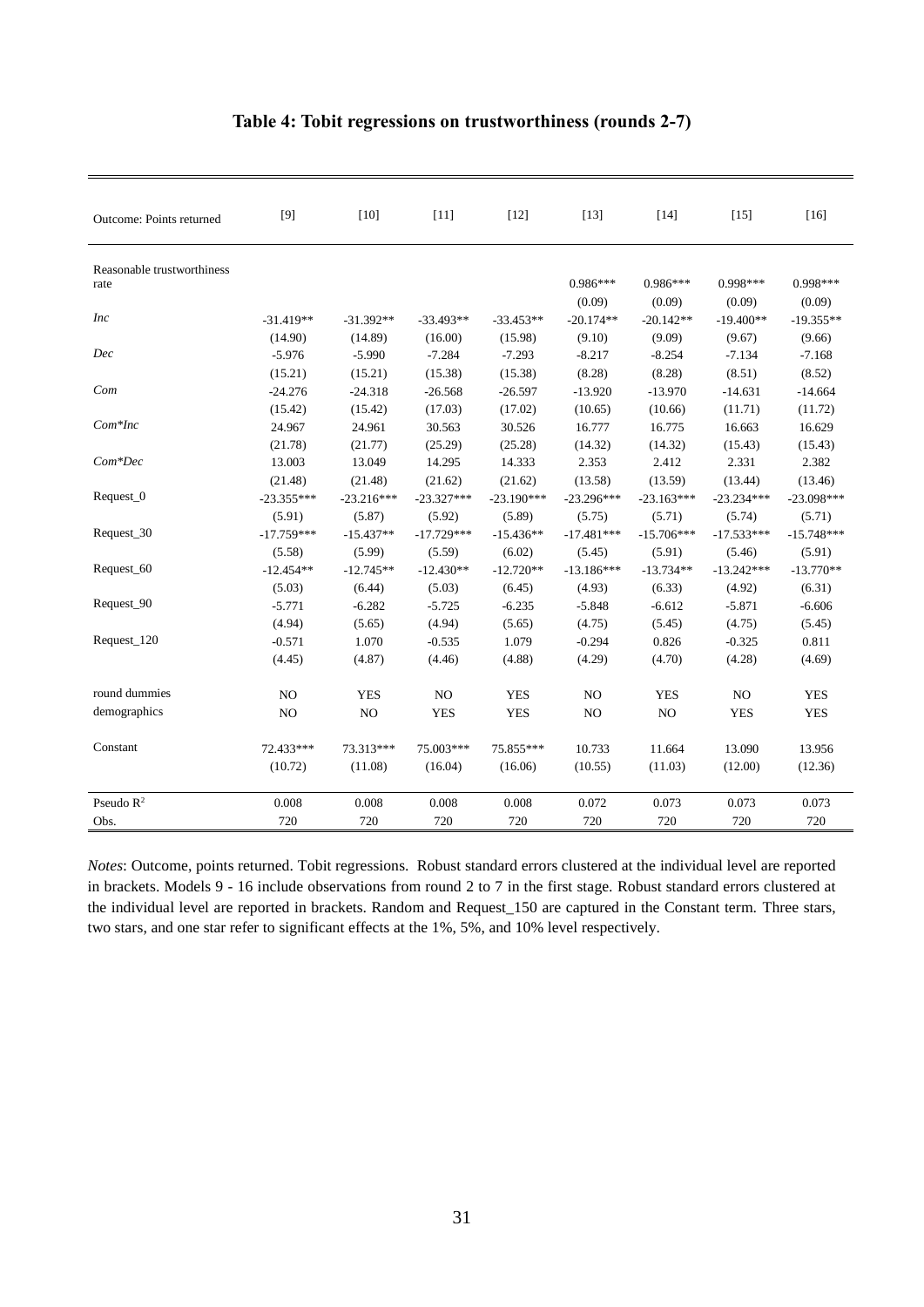|  | Table 5: Probit regressions on trust (rounds 1-8) |  |  |
|--|---------------------------------------------------|--|--|
|  |                                                   |  |  |

| Outcome: Trust probability | $[1]$       | $[2]$         | $[3]$       | $[4]$       | $[5]$           | $[6]$      | $[7]$      | [8]        |  |
|----------------------------|-------------|---------------|-------------|-------------|-----------------|------------|------------|------------|--|
|                            |             | Communication |             |             | NoCommunication |            |            |            |  |
| Reasonable trustworthiness |             |               |             |             |                 |            |            |            |  |
| rate                       | $0.003***$  | $0.003***$    | $0.003***$  | $0.003***$  | $0.008***$      | $0.008***$ | $0.009***$ | $0.009***$ |  |
|                            | (0.001)     | (0.001)       | (0.001)     | (0.001)     | (0.002)         | (0.002)    | (0.002)    | (0.002)    |  |
| <i>Inc</i>                 | $-0.039$    | $-0.038$      | $-0.122$    | $-0.121$    | $-0.083$        | $-0.087$   | $-0.012$   | $-0.014$   |  |
|                            | (0.11)      | (0.11)        | (0.11)      | (0.11)      | (0.12)          | (0.12)     | (0.12)     | (0.12)     |  |
| Dec                        | 0.032       | 0.031         | 0.019       | 0.019       | $-0.055$        | $-0.059$   | $-0.006$   | $-0.009$   |  |
|                            | (0.11)      | (0.11)        | (0.11)      | (0.11)      | (0.12)          | (0.12)     | (0.12)     | (0.12)     |  |
| Request_0                  | $-0.316***$ | $-0.343***$   | $-0.321***$ | $-0.345***$ | 0.007           | $-0.092$   | 0.005      | $-0.104$   |  |
|                            | (0.06)      | (0.07)        | (0.06)      | (0.08)      | (0.04)          | (0.07)     | (0.05)     | (0.08)     |  |
| Request_30                 | $-0.138**$  | $-0.198**$    | $-0.140**$  | $-0.199**$  | $-0.021$        | $-0.08$    | $-0.024$   | $-0.088$   |  |
|                            | (0.06)      | (0.08)        | (0.06)      | (0.08)      | (0.07)          | (0.10)     | (0.07)     | (0.10)     |  |
| Request_60                 | 0.067       | $-0.006$      | 0.069       | $-0.003$    | $-0.018$        | $-0.032$   | $-0.020$   | $-0.035$   |  |
|                            | (0.07)      | (0.11)        | (0.07)      | (0.12)      | (0.07)          | (0.09)     | (0.07)     | (0.09)     |  |
| Request_90                 | 0.102       | 0.029         | 0.105       | 0.033       | 0.071           | $-0.081$   | 0.069      | $-0.09$    |  |
|                            | (0.07)      | (0.11)        | (0.07)      | (0.12)      | (0.06)          | (0.09)     | (0.07)     | (0.1)      |  |
| Request_120                | 0.119       | 0.05          | 0.121       | 0.053       | 0.033           | $-0.021$   | 0.032      | $-0.023$   |  |
|                            | (0.08)      | (0.10)        | (0.08)      | (0.10)      | (0.07)          | (0.15)     | (0.07)     | (0.12)     |  |
| Request_150                | $-0.018$    | $-0.049$      | $-0.018$    | $-0.047$    | $-0.039$        | $-0.136$   | $-0.045$   | $-0.150$   |  |
|                            | (0.08)      | (0.10)        | (0.08)      | (0.10)      | (0.07)          | (0.10)     | (0.08)     | (0.10)     |  |
| round 8                    |             | 0.035         |             | 0.036       |                 | $-0.070$   |            | $-0.078$   |  |
|                            |             | (0.06)        |             | (0.06)      |                 | (0.07)     |            | (0.07)     |  |
|                            |             |               |             |             |                 |            |            |            |  |
| round dummies              | NO          | <b>YES</b>    | NO          | <b>YES</b>  | NO              | <b>YES</b> | NO         | <b>YES</b> |  |
| demographics               | NO          | NO            | <b>YES</b>  | <b>YES</b>  | $_{\rm NO}$     | NO         | <b>YES</b> | <b>YES</b> |  |
|                            |             |               |             |             |                 |            |            |            |  |
| Constant (Prediction)      | 0.510       | 0.511         | 0.513       | 0.514       | 0.538           | 0.540      | 0.555      | 0.557      |  |
|                            |             |               |             |             |                 |            |            |            |  |
| Pseudo $R^2$               | 0.083       | 0.088         | 0.103       | 0.123       | 0.228           | 0.237      | 0.269      | 0.280      |  |
| Obs.                       | 480         | 480           | 480         | 480         | 480             | 480        | 480        | 480        |  |

*Notes*: Outcome, trust=1, not trust=0. Probit regressions, marginal effects reported; Robust standard errors clustered at individual level are reported in brackets. Three stars, two stars and one star for significant effects at the 1%, 5%, and 10% level respectively. Models 1-8 employ data from all rounds of stage 2. Models 1-4 employ *Com* treatments data; Models 5-8 employ *NoCom* treatments data with 'virtual' request dummies (for any given round, the 'virtual' request relates to the actual request submitted to the trustee but not revealed to the trustor).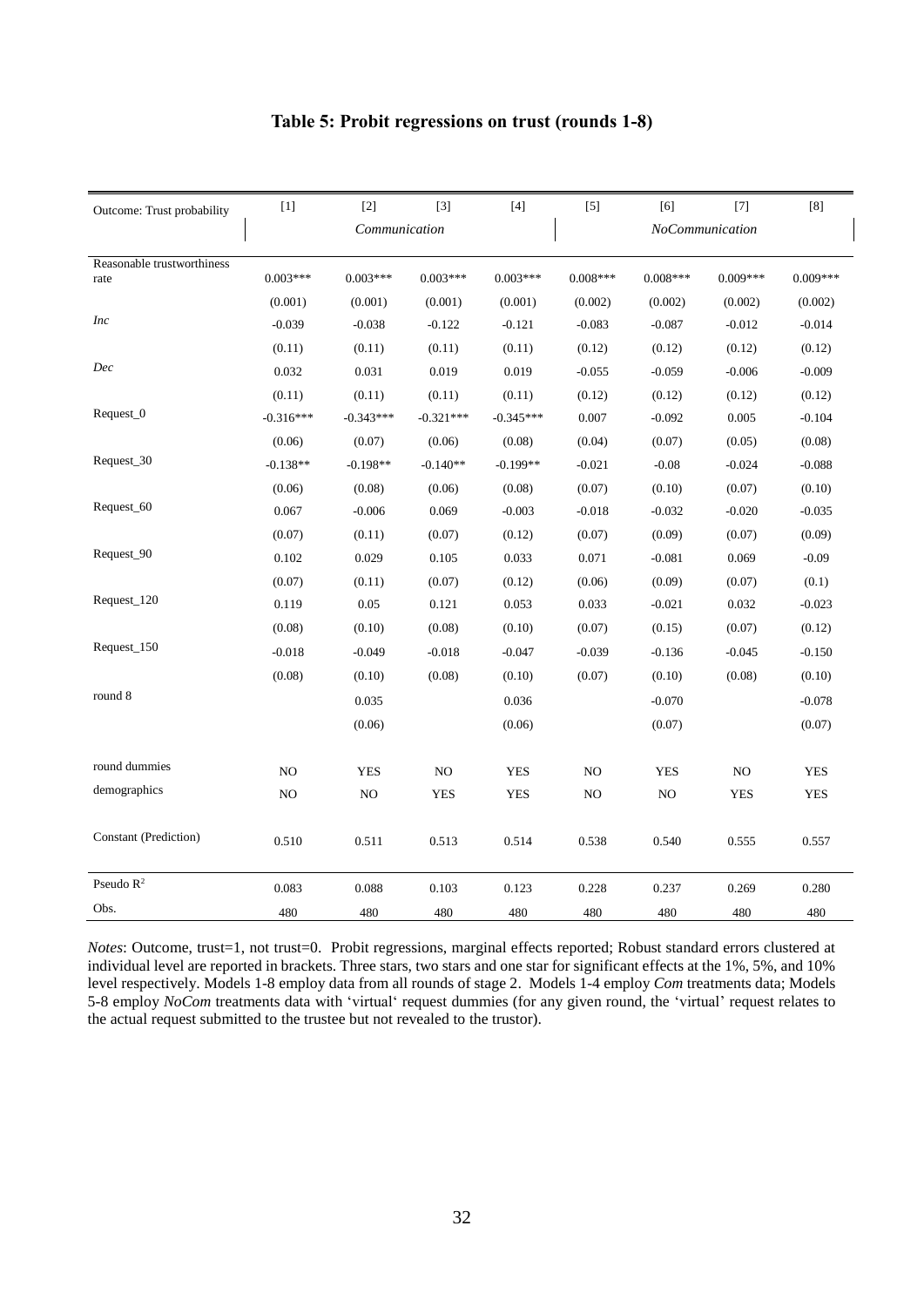|  | Table 6: Probit regressions on trust (rounds 2-7) |  |  |
|--|---------------------------------------------------|--|--|
|  |                                                   |  |  |

| Outcome: Trust probability | $[1]$       | $[2]$         | $[3]$       | $[4]$       | $[5]$      | [6]             | $[7]$      | [8]        |
|----------------------------|-------------|---------------|-------------|-------------|------------|-----------------|------------|------------|
|                            |             | Communication |             |             |            | NoCommunication |            |            |
| Reasonable trustworthiness |             |               |             |             |            |                 |            |            |
| rate                       | 0.002       | $0.002*$      | 0.002       | 0.002       | $0.007***$ | $0.007***$      | $0.008***$ | $0.009***$ |
|                            | (0.001)     | (0.001)       | (0.001)     | (0.001)     | (0.002)    | (0.002)         | (0.002)    | (0.002)    |
| <b>Inc</b>                 | $-0.048$    | $-0.047$      | $-0.113$    | $-0.112$    | $-0.111$   | $-0.116$        | $-0.045$   | $-0.05$    |
|                            | (0.10)      | (0.10)        | (0.13)      | (0.13)      | (0.12)     | (0.12)          | (0.13)     | (0.13)     |
| Dec                        | $-0.032$    | $-0.034$      | $-0.04$     | $-0.04$     | $-0.078$   | $-0.083$        | $-0.049$   | $-0.054$   |
|                            | (0.11)      | (0.11)        | (0.12)      | (0.12)      | (0.12)     | (0.12)          | (0.12)     | (0.12)     |
| Request_0                  | $-0.297***$ | $-0.300***$   | $-0.299***$ | $-0.301***$ | 0.045      | 0.044           | 0.049      | 0.048      |
|                            | (0.07)      | (0.08)        | (0.07)      | (0.08)      | (0.07)     | (0.07)          | (0.07)     | (0.07)     |
| Request_30                 | $-0.119$    | $-0.149*$     | $-0.119$    | $-0.151*$   | 0.018      | 0.055           | 0.021      | 0.061      |
|                            | (0.08)      | (0.08)        | (0.08)      | (0.08)      | (0.09)     | (0.09)          | (0.09)     | (0.10)     |
| Request_60                 | 0.085       | 0.044         | 0.086       | 0.045       | $-0.014$   | $-0.02$         | $-0.015$   | $-0.021$   |
|                            | (0.07)      | (0.1)         | (0.08)      | (0.1)       | (0.07)     | (0.07)          | (0.07)     | (0.08)     |
| Request_90                 | 0.119       | 0.077         | 0.121       | 0.078       | 0.107      | 0.053           | 0.113      | 0.059      |
|                            | (0.08)      | (0.1)         | (0.08)      | (0.1)       | (0.08)     | (0.08)          | (0.08)     | (0.09)     |
| Request_120                | $0.136*$    | 0.099         | $0.138*$    | 0.101       | 0.069      | 0.111           | 0.073      | 0.120      |
|                            | (0.07)      | (0.07)        | (0.07)      | (0.07)      | (0.07)     | (0.09)          | (0.07)     | (0.09)     |
|                            |             |               |             |             |            |                 |            |            |
| round dummies              | NO          | <b>YES</b>    | NO.         | <b>YES</b>  | NO         | <b>YES</b>      | NO         | <b>YES</b> |
| demographics               | NO          | NO            | <b>YES</b>  | <b>YES</b>  | NO         | NO              | <b>YES</b> | <b>YES</b> |
|                            |             |               |             |             |            |                 |            |            |
| Constant (Prediction)      | 0.502       | 0.503         | 0.504       | 0.505       | 0.534      | 0.535           | 0.550      | 0.553      |
| Pseudo $R^2$               |             |               |             |             |            |                 |            |            |
| Obs.                       | 0.079       | 0.086         | 0.090       | 0.096       | 0.214      | 0.214           | 0.214      | 0.214      |
|                            | 360         | 360           | 360         | 360         | 360        | 360             | 360        | 360        |

*Notes*: Outcome, trust=1, not trust=0. Probit regressions, marginal effects reported; Robust standard errors clustered at individual level are reported in brackets. Three stars, two stars and one star for significant effects at the 1%, 5%, and 10% level respectively. Models 9-16 employ data from rounds 2-7 of stage 2. Models 9-12 employ *Com* treatments data; Models 13-16 employ *NoCom* treatments data with 'virtual' request dummies (for any given round, the 'virtual' request relates to the actual request submitted to the trustee but not revealed to the trustor).